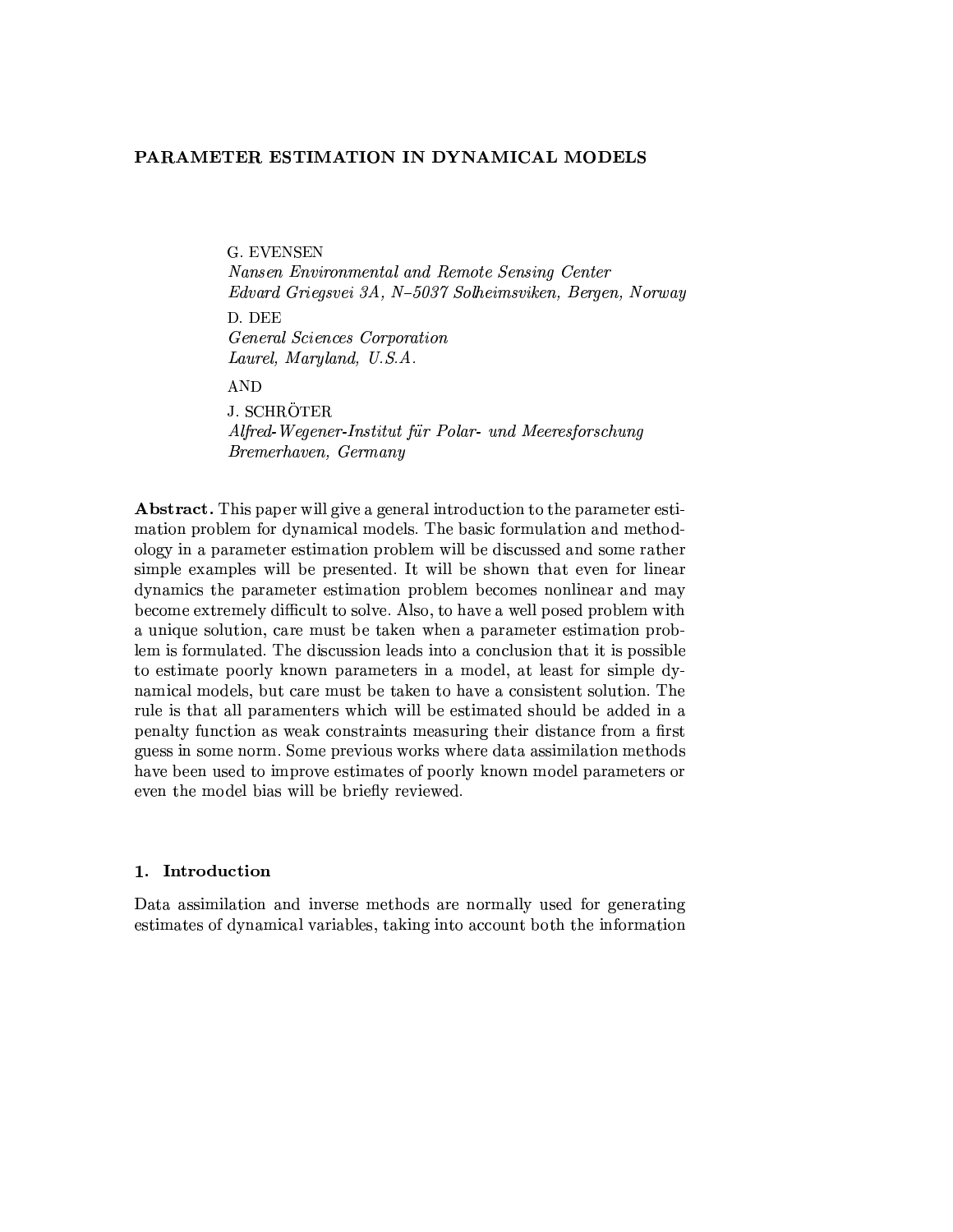about the dynamics from a dynamical model and the information about the true state which is contained in a set of measurements. Such techniques have also been proposed as a tool for parameter estimation in dynamical models, although only a few works in oceanography have so far considered the parameter estimation problem in this context. The idea is that it should be possible to use mathematical tools to formulate inverse problems for parameter estimation if there is additional information available about the true state of the ocean in the form of measurements. Thus, one may attempt to search for model parameters resulting in a model solution which is close to the observed state.

The parameter estimation problem has been more extensively treated in other fields and many applications have been based on the theory outlined in [10] and [11]. Most relevant are the applications in groundwater flow, [7],  $|8|, |9|.$ 

Currently there only exist a few publications where such inverse calculations have been carried out for oceanographic applications and these have considered relatively simple dynamical models. Examples are [22], which estimated the phase speeds in a reduced-gravity model of equatorial waves, using a strong constraint variational formulation, and  $[24]$  (with a correction in [25]), which used a modified one-dimensional Ekman layer model in combination with variational optimal control techniques to simultaneously estimate the surface wind drag coefficient and the vertical profile of the eddy viscosity from observed data. This was a rather early work in this field and they had some errors in the formulation and solution method which made the problem ill-posed. In a paper  $[14]$  this problem was revisited and solved using more recent methodologies. In the paper [21], a strong constraint formulation for a quasi-geostrophic model was used to estimate the initial stream function for the model, the Rossby radius of deformation, the friction coefficient and two parameters describing the curl of the wind stress. Two other works,  $[23]$  and  $[26]$ , attempt to determine the "optimal" nudging coefficients using adjoint techniques in a parameter estimation context. Some of the results from these papers will be discussed in Section 5, and have clearly given a very important contribution to our current understanding of the parameter estimation problem. A recent review, [20], discusses several previous parameter estimation applications in atmospheric and oceanic models.

One would expect that these methods would be much more widely used. However, the parameter estimation problem often becomes extremely complicated to solve and is nonlinear even if the dynamical model itself is linear and it is in many cases extremely difficult to find a proper solution. It is also a fact that most of the scientists who are working in data assimilation are still busy solving the general data assimilation problem for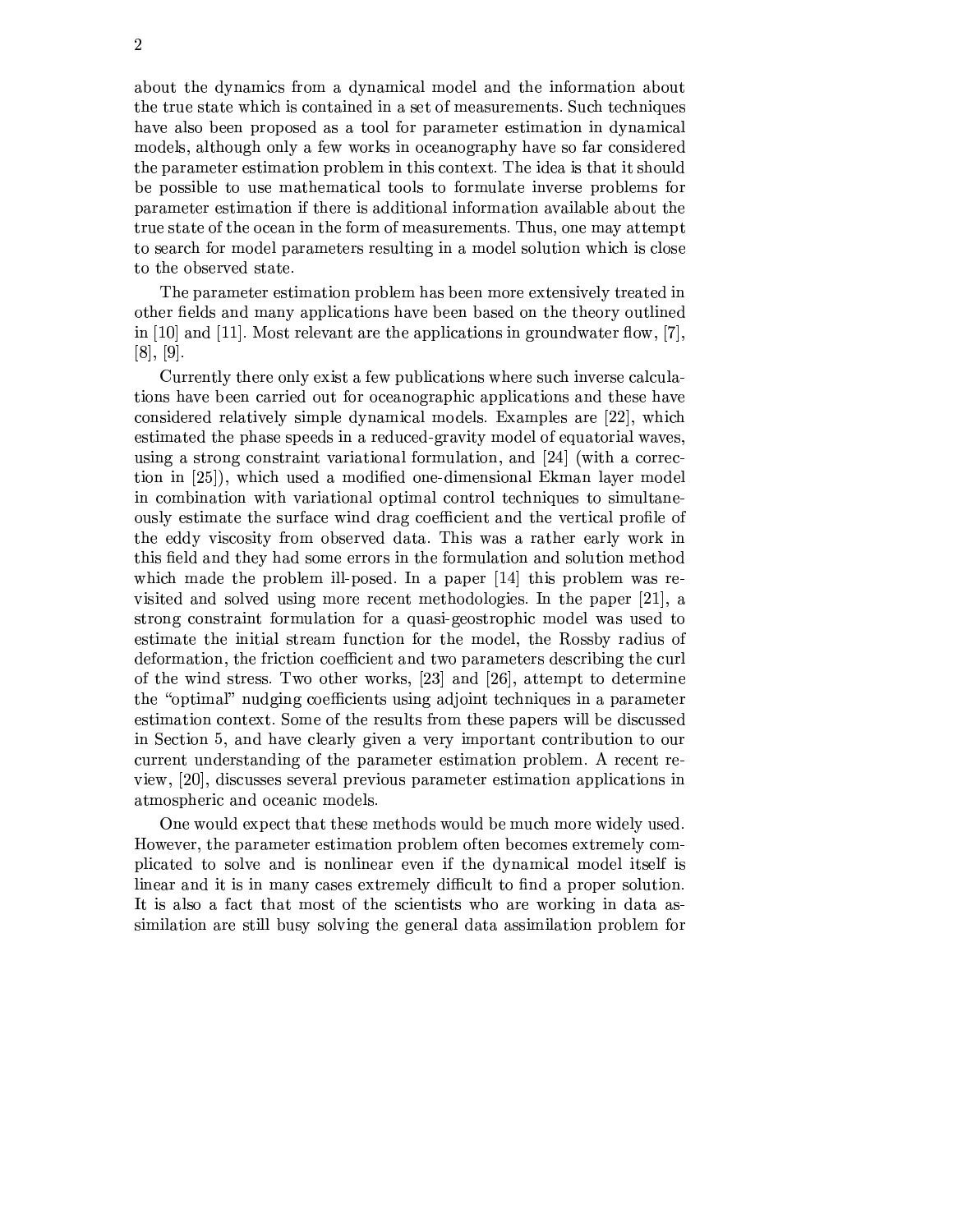realistic Ocean General Circulation Models (OGCM) and have given the parameter estimation problem less attention. However we still think the parameter estimation problem should be further explored and there is still a lot of challenging work to be done in the years to come. The major interest will probably be parameter estimation in OGCMs but possibly even more related to calibration of other types of dynamical models, e.g. marine ecosystem and sediment models.

This paper will discuss in some detail the general parameter estimation problem and how it can be formulated in a consistent manner. A general solution procedure will be presented which can be applied with a large class of dynamical models. Some of the previously published works on parameter estimation will be briefly reviewed and their methodology and results will be discussed.

# 2. Formulation of a parameter estimation problem

We will now look at the general formulation of the parameter estimation problem and discuss the properties of the equations that will have to be solved.

### 2.1. A MODEL AND OBSERVATIONS

For illustrational purposes we will use a a simple nonlinear ordinary differential equation when formulating and discussing the parameter estimation problem. The model for  $\psi$  with an initial condition is given as

$$
\frac{d\psi}{dt} = f(\alpha, \psi),\tag{1}
$$

$$
\psi(0) = \psi_0. \tag{2}
$$

Here f is a nonlinear model operator and it is assumed that  $\alpha$  is a poorly known parameter or constant in the model. The system as it is has one unique solution for a given value of  $\alpha$ . Thus if the value of  $\alpha$  shall be improved we need additional information. This can be given by introducing a set of observations of the model variable taken at various locations in time (and space if the space dimensions are included). The vector of observations can be written as

$$
\mathbf{d} = \mathbf{\mathcal{M}}[\psi],\tag{3}
$$

where the linear operator  $\mathcal M$  relates the observations to the model variable.

As an example of the linear measurement operator  $\mathcal{M}[\psi]$ , which relates the observations d to the state  $\psi(t)$ , a direct measurement would have a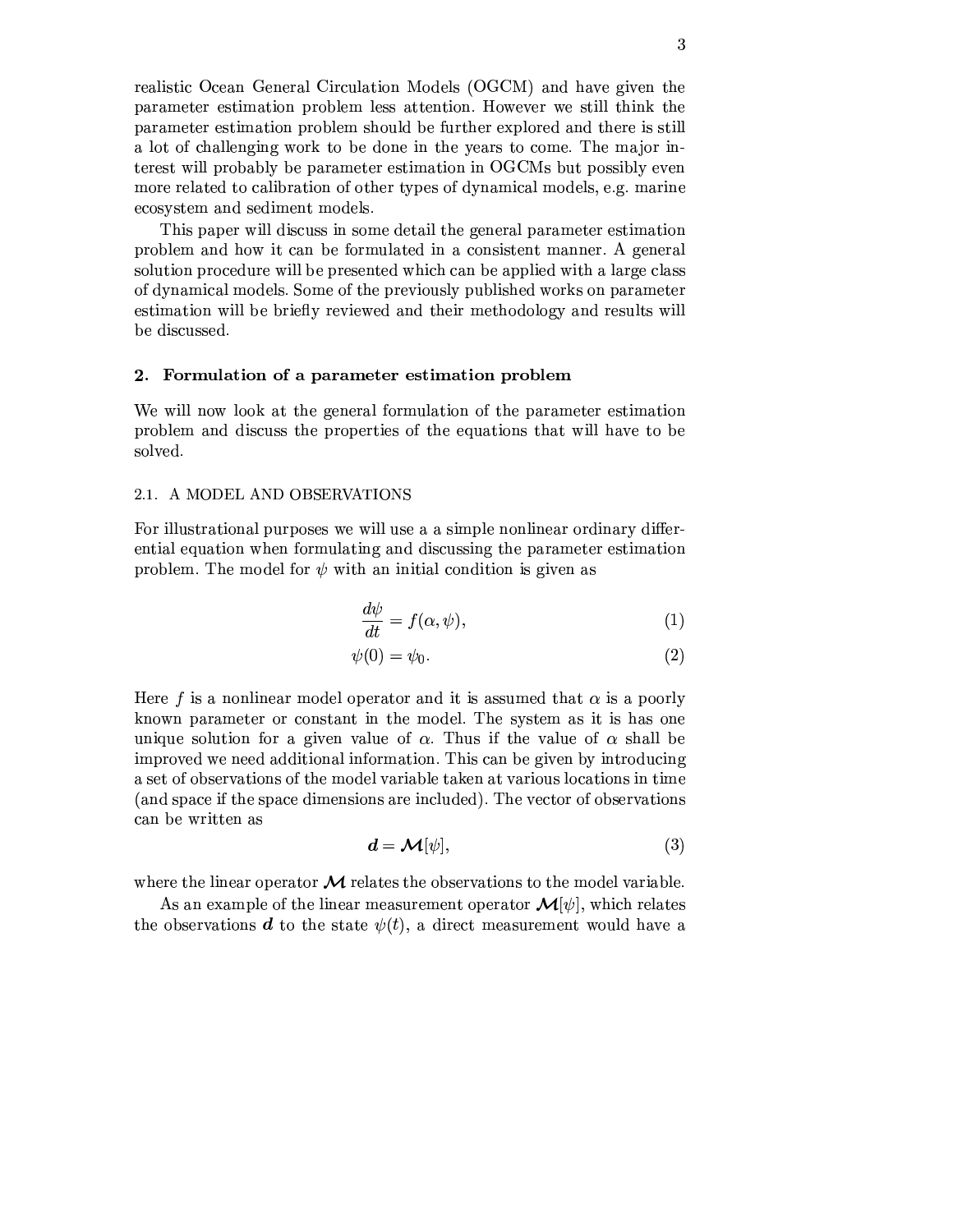measurement functional of the form

$$
\mathcal{M}_i[\psi] = \int_0^T \psi(t)\delta(t - T_i) dt = \psi(T_i), \tag{4}
$$

with  $T_i$  as the measurement location in time, and the subscript i denoting a component of the measurement functional which is a vector with dimension m equal to the number of measurements.

In general the problem becomes over determined since it will not be possible to chose one value for  $\alpha$  that gives a model trajectory which fits the observations exactly, thus, no solution exist when the observations are introduced as additional constraints. This is resolved by allowing the observations to contain errors with some prescribed statistical properties. The measurement equation then becomes

$$
d = \mathcal{M}[\psi^t] + \epsilon,\tag{5}
$$

where  $\psi^t$  is the unknown true state and  $\epsilon$  is a vector of measurement errors with mean  $\bar{\epsilon} = 0$  and error covariance  $\bar{\epsilon} \epsilon^T = w^{-1}$ .

The overbar denotes some kind of averaging operator. In stochastic estimation theory this is the *expectation operator*, defined in terms of the set of all possible realizations of the stochastic-dynamic system whose state is to be estimated [19]. The precise definition of this operator requires the joint probability distribution of forecast and observation errors. In a more practical setting, it might represent an *ensemble average*, defined in terms of certain computational realizations of a deterministic model of the system  $(e.g. a forecast model)$  [18]. In many operational data assimilation systems the esemble average is simply replaced by a *time average*—that is, forecast and observation error means and covariances are computed by averaging in time the errors associated with a single realization of the system [1].

There are now two essential items that should be noted:

- 1. There will *always* be some information available about realistic or physically acceptable values of the poorly known parameter  $\alpha$ . Such information could be that the value of the parameter should stay within some physically acceptable limits. This information should always be included in the inverse formulation through a first guess value and its uncertainty.
- 2. Unless such a first guess estimate is included in the formulation it will in many cases become practically impossible to determine how many observations are needed to find a unique solution for the parameters. Alternatively, given a particular set of observations, it can not be ensured that there exists a unique solution. This is mainly related to the fact that the information in the observations may not be independent. There may then be several values for the parameters leading to solutions which interpolate the data exactly.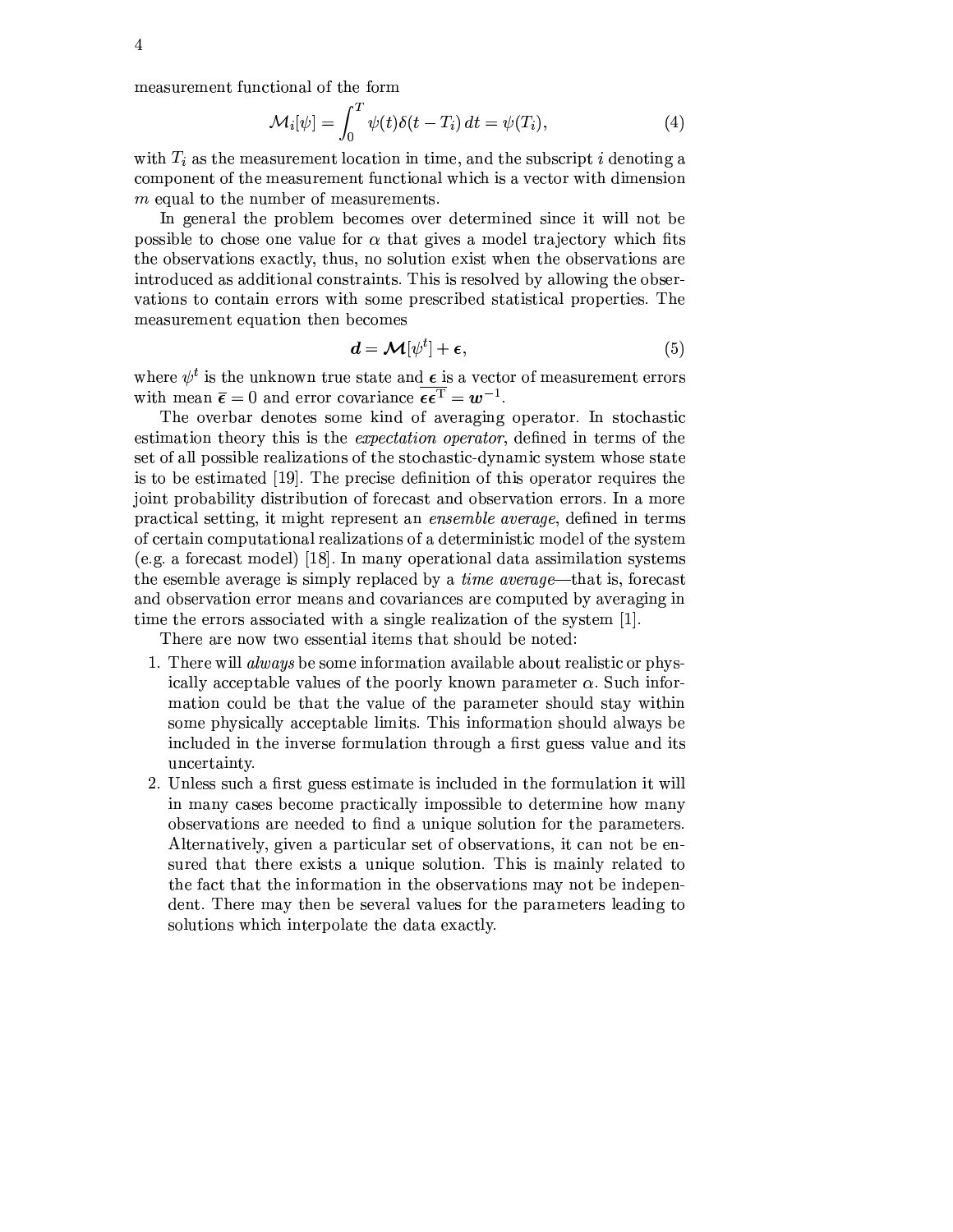Thus, the first guess value of the parameter should as a rule always be included in the inverse formulation. As will be seen later this ensures a unique solution even without any observations.

An equation for the parameter can now be defined as

$$
\alpha = \alpha_0 + \tilde{\alpha},\tag{6}
$$

where  $\alpha_0$  is now the first or best guess value and  $\tilde{\alpha}$  is the error in  $\alpha_0$ assumed to have statistics defined by  $\overline{\tilde{\alpha}} = 0$  and  $\overline{\tilde{\alpha}^2} = Q_{\tilde{\alpha}\tilde{\alpha}}$ . The inverse of the covariance is defined as  $W_{\tilde{\alpha}\tilde{\alpha}} = Q_{\tilde{\alpha}\tilde{\alpha}}^{-1}$ .

We will now look at some different formulations of the inverse problem.

#### 2.2. STRONG CONSTRAINT FORMULATION: ALTERNATIVE ONE

The parameter estimation problem can now be formulated by seeking a value of  $\alpha$  which results in the model solution which is closest to the observations. Since we have introduced statistical assumptions involving only the two first moments (mean and covariance) it is natural to use a least squares estimator and we define the penalty function

$$
\mathcal{J}_1[\alpha] = \tilde{\alpha} W_{\tilde{\alpha}\tilde{\alpha}} \tilde{\alpha} + \boldsymbol{\epsilon}^{\mathrm{T}} \boldsymbol{w} \boldsymbol{\epsilon} \n= (\alpha - \alpha_0) W_{\tilde{\alpha}\tilde{\alpha}} (\alpha - \alpha_0) + (\boldsymbol{d} - \boldsymbol{\mathcal{M}}[\psi])^{\mathrm{T}} \boldsymbol{w} (\boldsymbol{d} - \boldsymbol{\mathcal{M}}[\psi]).
$$
\n(7)

Thus we attempt to search for a value of  $\alpha$ , not too far from  $\alpha_0$ , which gives the model solution closest to the observations. We then have to minimize the penalty function (7) with respect to  $\alpha$ , under the constraint that the initial condition and the model equation are satisfied exactly. This is a so called constrained minimization problem which can most easily be solved by creating a Lagrangian functional where the model and the initial conditions are added as strong constraints using Lagrangian multipliers,  $\mu$  and  $\lambda$ ,

$$
\mathcal{L}_1[\psi, \alpha, \mu, \lambda] = \mathcal{J}_1 + \mu(\psi - \psi_0) + \int_0^T \lambda \left(\frac{d\psi}{dt} - f(\alpha, \psi)\right) dt. \tag{8}
$$

This functional can now be minimized using variational calculus. Clearly, the variation with respect to  $\mu$  and  $\lambda$  just gives us back the forward model  $(1)$  with its initial condition  $(2)$  which must be satisfied exactly. The variation with respect to  $\psi$  results in an equation for  $\lambda$  with a final condition at  $t = T$ . This is the so called adjoint equation which can be integrated backward in time forced by the data misfits. It is given is Section 2.6 as  $(22)$  with final condition  $(23)$  where the Euler-Lagrange equations will be discussed in some more detail. The variation with respect to  $\alpha$  results in an expression for the gradient of the Lagrangian with respect to  $\alpha$  which can be used in a descent algorithm (see equation 24 in Section 2.6).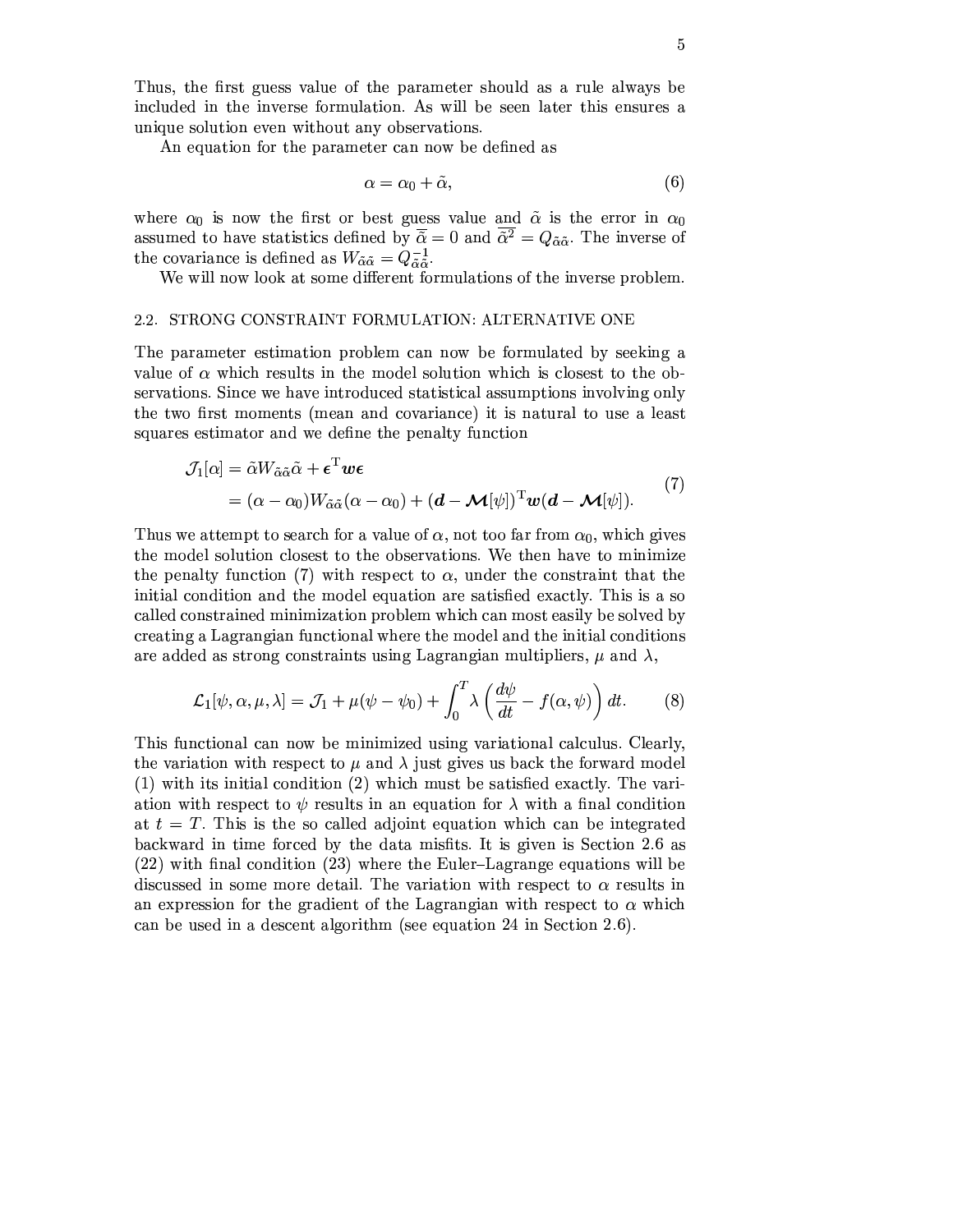## 2.3. STRONG CONSTRAINT FORMULATION: ALTERNATIVE TWO

The formulation above does not take into account that the initial condition may contain some errors. An error in the initial condition will lead to a situation where the estimated value for  $\alpha$  also attempts to correct for this, and a poor estimate for  $\alpha$  may be found.

This problem can is easily resolved by allowing for errors in the initial condition on the form

$$
\psi(0) = \psi_0 + a,\tag{9}
$$

where the error a is assumed to satisfy the statistical assumptions  $\bar{a} = 0$ and  $a^2 = Q_{aa}$ . Again we define the weight as the inverse of the variance  $W_{aa} = Q_{aa}^{-1}$ . The first guess initial condition can then be added as a weak constraint and the penalty function becomes

$$
\mathcal{J}_2[\psi(0), \alpha] = \tilde{\alpha} W_{\tilde{\alpha}\tilde{\alpha}} \tilde{\alpha} + a W_{aa} a + \epsilon^{\mathrm{T}} w \epsilon
$$
  
=  $(\alpha - \alpha_0) W_{\tilde{\alpha}\tilde{\alpha}} (\alpha - \alpha_0) + (\psi - \psi_0) W_{aa} (\psi - \psi_0)$  (10)  
+  $(d - \mathcal{M}[\psi])^{\mathrm{T}} w (d - \mathcal{M}[\psi]).$ 

Thus, a solution is searched for which is close to the observations  $d$ , the initial condition  $\psi_0$  and the first guess value  $\alpha_0$ , while the model equation is assumed to be satisfied exactly. Again a Lagrangian is constructed to include the forward model equation

$$
\mathcal{L}_2[\psi,\alpha,\lambda] = \mathcal{J}_2 + \int_0^T \lambda \left(\frac{d\psi}{dt} - f(\alpha,\psi)\right) dt. \tag{11}
$$

The Euler-Lagrange equations will be similar to the ones for the Lagrangian (8) but now contain an additional term accounting for the errors in the initial condition. See Section 2.6 for a discussion of the Euler-Lagrange equations.

# 2.4. WEAK CONSTRAINT GENERAL INVERSE FORMULATION

Another problem with the formulations above is that they assume the model equation is perfect except for the poorly known  $\alpha$ . Thus, it has not been taken into account that the model may be corrupted by other errors, such as those related to insufficient resolution, neglected physics, linearizations and other approximations that are commonly adapted in most dynamical models to make the equations more tractable. Thus, if there are model errors of significant magnitude compared to the real world which are observed by the measurements, a similar situation arises as for the previous case, where the estimate for the parameter  $\alpha$  attempts to correct for other errors than those related to the particular parameterization.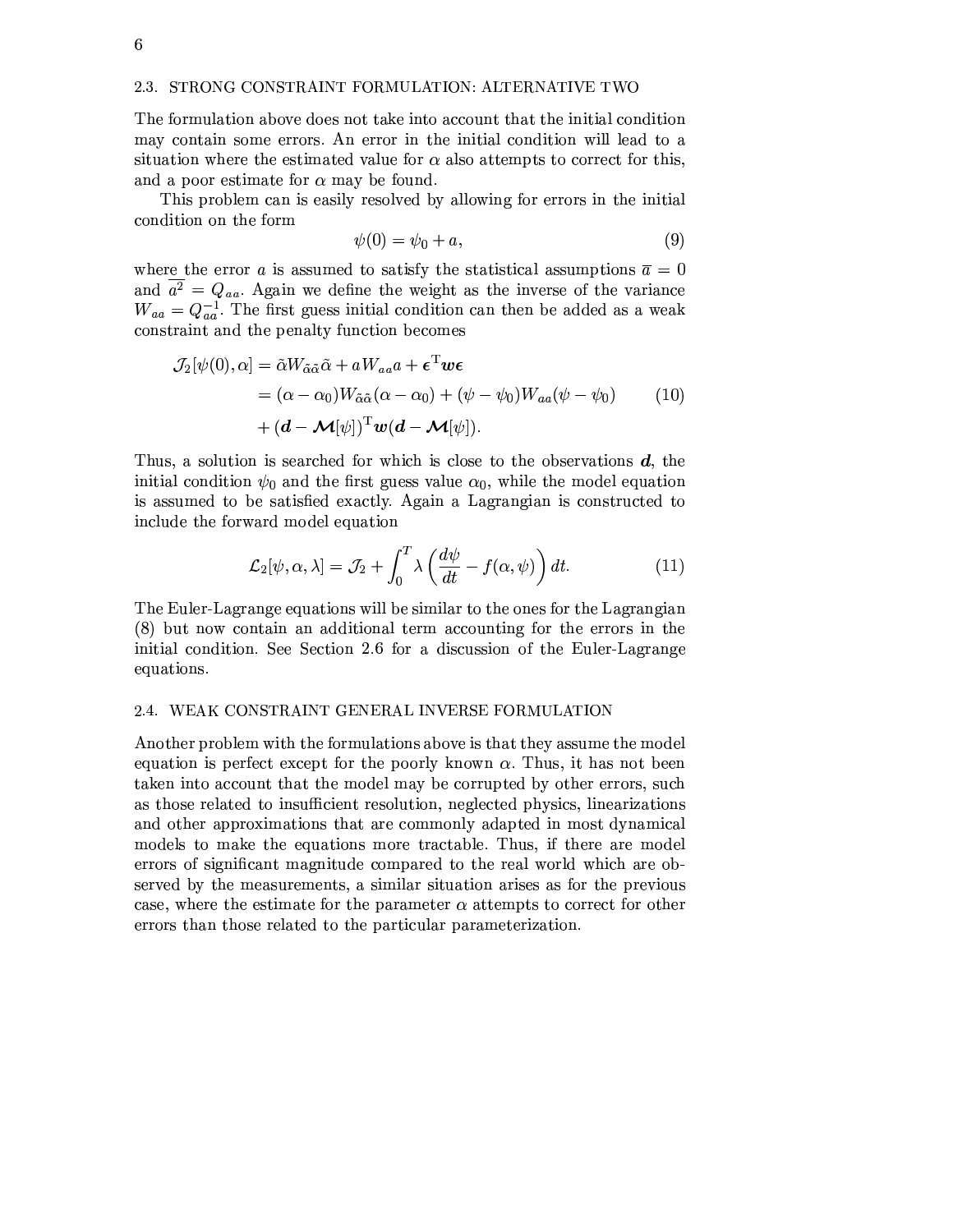There is also another issue as discussed in detail in [16] which becomes important for nonlinear models. If the model is describing unstable or chaotic dynamics such as the ocean and atmosphere, the strong constraint formulation will have a particular problem estimating the correct initial conditions. This is caused by the strong sensitivity of the model solution and then also the penalty function with respect to small changes in the intial conditions. By including the model as a weak constraint this problem is completely eliminated and we get a better posed problem to solve [16]. The reason is that the inverse estimate can deviate from the exact model trajectory and forget very past and future information (relative to the predictability time of the dynamics). Thus, after a few predictability times the estimate will not be much influenced by the initial codition if there are also sufficient observations to assimilate.

Thus, we should account for general model errors in the formulation. This can easily be done by allowing the model equation to contain errors. To sum up we now have the following system of equations defining the problem:

$$
\frac{d\psi}{dt} = f(\alpha, \psi) + q,\tag{12}
$$

$$
\psi(0) = \psi_0 + a,\tag{13}
$$

$$
\alpha = \alpha_0 + \tilde{\alpha}, \qquad (14)
$$

$$
\mathbf{d} = \mathbf{\mathcal{M}}[\psi^t] + \boldsymbol{\epsilon}.\tag{15}
$$

The only new variable is  $q(t)$  which represents the model errors other than those related to the value of  $\alpha$ . Again we make a hypothesis about the model errors;  $q(t) = 0$  and  $q(t_1)q(t_2) = Q_{qq}(t_1, t_2)$ . Note also that we have neglected all cross correlations between the different error terms, which in most cases is a valid assumption (the errors are normally generated by independent sources). The inverse of  $Q_{qq}(t_1, t_2)$  is defined as  $W_{qq}(t_1, t_2)$ through the relation

$$
\int_0^T W_{qq}(t_1, t_2) Q_{qq}(t_2, t_3) dt_2 = \delta(t_1 - t_3).
$$
 (16)

We can now formulate the general weak constraint inverse problem for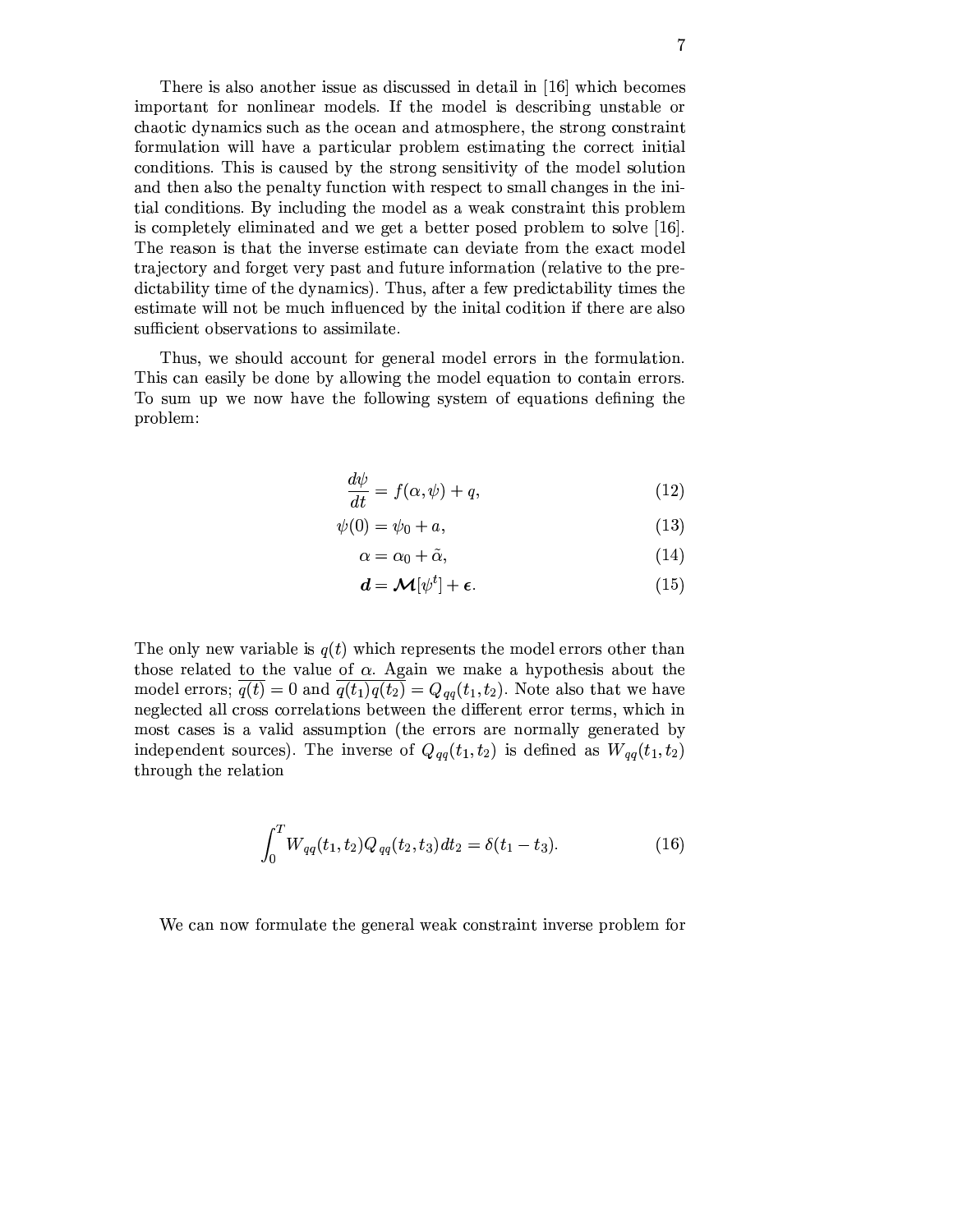the system  $(12-15)$  in terms of a penalty function

$$
\mathcal{J}[\psi,\alpha] = \tilde{\alpha}W_{\tilde{\alpha}\tilde{\alpha}}\tilde{\alpha} + \int_0^T \int_0^T q(t_1)W_{qq}(t_1, t_2)q(t_2)dt_1dt_2 + aW_{aa}a + \epsilon^{\mathrm{T}}\boldsymbol{w}\epsilon
$$
  

$$
= (\alpha - \alpha_0)W_{\tilde{\alpha}\tilde{\alpha}}(\alpha - \alpha_0)
$$

$$
+ \int_0^T \int_0^T \left\{ \left( \frac{d\psi(t_1)}{dt_1} - f(\alpha, \psi(t_1)) \right) \right\}
$$

$$
W_{qq}(t_1, t_2) \left( \frac{d\psi(t_2)}{dt_2} - f(\alpha, \psi(t_2)) \right) \right\} dt_1 dt_2
$$

$$
+ (\psi - \psi_0)W_{aa}(\psi - \psi_0) + (\boldsymbol{d} - \mathcal{M}[\psi])^{\mathrm{T}}\boldsymbol{w}(\boldsymbol{d} - \mathcal{M}[\psi]). \tag{17}
$$

It should now be noted that if the statistical hypothesis about normally distributed errors is correct, then the minimum of  $\mathcal J$  (which is the optimal variance minimizing estimate) will be the maximum likelihood estimate for  $\psi$  and  $\alpha$ . Thus, using weights which are the inverses of the error covariances is justifiable.

By minimizing this variational functional an estimate is searched for which minimizes the distance to the observations, the initial condition, the first guess value for  $\alpha$  and at the same time "almost" satisfies the dynamical model equation.

## 2.5. EULER-LAGRANGE EQUATIONS

It is now instructive to present the Euler-Lagrange equations for the penalty function  $\mathcal J$  which is derived by taking the variation of  $\mathcal J$  with respect to  $\psi$ and  $\alpha$ . Thus,  $\psi$  and  $\alpha$  define an extremum of the penalty function if

$$
\mathcal{J}[\psi + \delta\psi, \alpha] - \mathcal{J}[\psi, \alpha] = \mathcal{O}(\delta\psi^2), \tag{18}
$$

$$
\mathcal{J}[\psi, \alpha + \delta \alpha] - \mathcal{J}[\psi, \alpha] = \mathcal{O}(\delta \alpha^2), \tag{19}
$$

when  $\delta \psi$  and  $\delta \alpha$  approach zero.

One then gets

$$
\frac{d\psi}{dt} = f(\alpha, \psi) + \int_0^T Q_{qq}(t, t_1) \lambda(t_1) dt_1, \tag{20}
$$

$$
\psi(0) = \psi_0 + Q_{aa}\lambda(0),\tag{21}
$$

$$
\frac{d\lambda}{dt} = -f_{\psi}(\alpha, \psi)\lambda - \mathcal{M}^{T}[\delta]\boldsymbol{w}(\boldsymbol{d} - \mathcal{M}[\psi]),
$$
\n(22)

$$
\lambda(T) = 0,\t(23)
$$

$$
\alpha = \alpha_0 + Q_{\tilde{\alpha}\tilde{\alpha}} \int_0^T f_{\alpha}(\alpha, \psi) \lambda dt.
$$
 (24)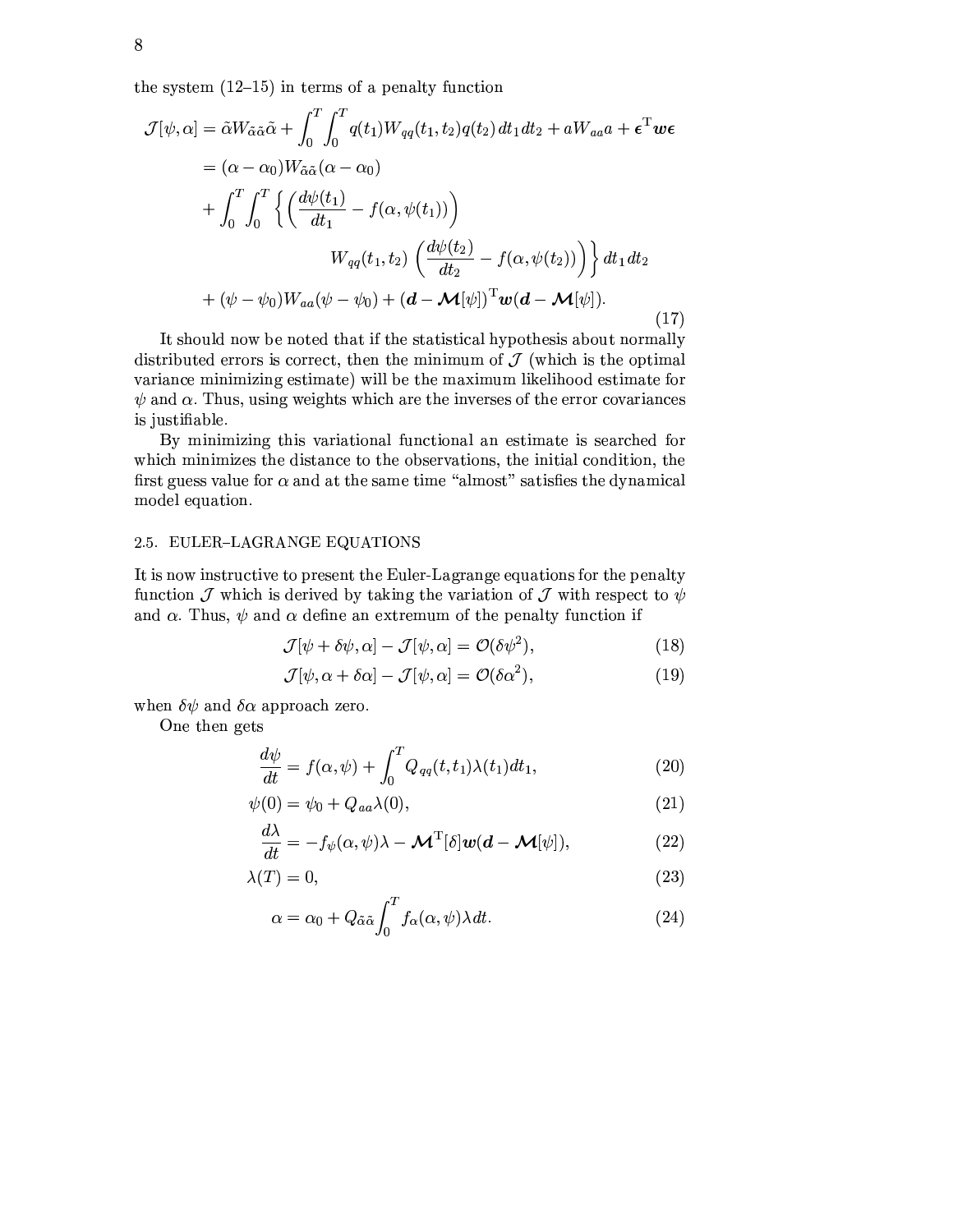Since the model is nonlinear a Taylor expansion is used for  $f(\alpha, \psi)$  and the first derivatives of f with respect to  $\alpha$  and  $\psi$  are introduced as  $f_{\alpha}$  and  $f_{\psi}$ . Note that  $\lambda$  is defined through the relation (20). From this general set of equations we get the Euler-Lagrange equations for the Lagrangian  $\mathcal{L}_2$  by setting  $Q_{qq} = 0$  and for  $\mathcal{L}_1$  by setting  $Q_{qq} = Q_{aa} = 0$ .<br>The expression  $\mathcal{M}[\delta]$  is a short notation for a vector of elements

$$
\mathcal{M}_i[\delta(t-t_2)] = \int_0^T \delta(t-t_2)\delta(t_2-T_i) dt_2, \qquad (25)
$$

which are equal to 1 when the model time variable is equal to  $T_i$  and zero elsewhere.

The system of Euler–Lagrange equations defines the extrema of  $J$ . The system consists of the original forward model forced by a term that is proportional to the adjoint variable  $\lambda$  in (20). The magnitude of this term is defined by the model error covariance, thus large model errors give a large contribution through the forcing term. The forward model is integrated from an initial condition which also contains a similar correction term proportional to the adjoint variable. The equation for  $\lambda$  can be integrated backward in time from a final condition, while forced by delta functions scaled by the residual between the measurement and forward model estimate at each measurement location. Thus, the forward model needs knowledge of the adjoint variable to be integrated, and the backward model needs the forward variable at measurement locations. We therefore have a coupled boundary value problem in time where the forward and backward models must be solved simultaneously.

## 2.6. MODEL BIAS

A final but not less important remark is related to a bias in the model. It is normally easier to remove an eventual bias in observations, e.g. by collecting control observations using other instruments, than the bias in the model. If initial conditions are estimated from observations they may also be unbiased. Thus the important problem will be to account for model bias which we have assumed is zero in the formulation above. Clearly, if there is a significant bias in the model, this will corrupt both the inverse problem for the model solution and the parameter estimation problem. We may end up with a totally unphysical estimate for  $\alpha$  which attempts to correct for a model bias caused by a completely different physical approximation.

Estimation of model bias may be considered as a special case of the parameter estimation problem. If the model  $(12)$  is rewritten as

$$
\frac{d\psi}{dt} = f(\alpha, \psi) + \beta + q,\tag{26}
$$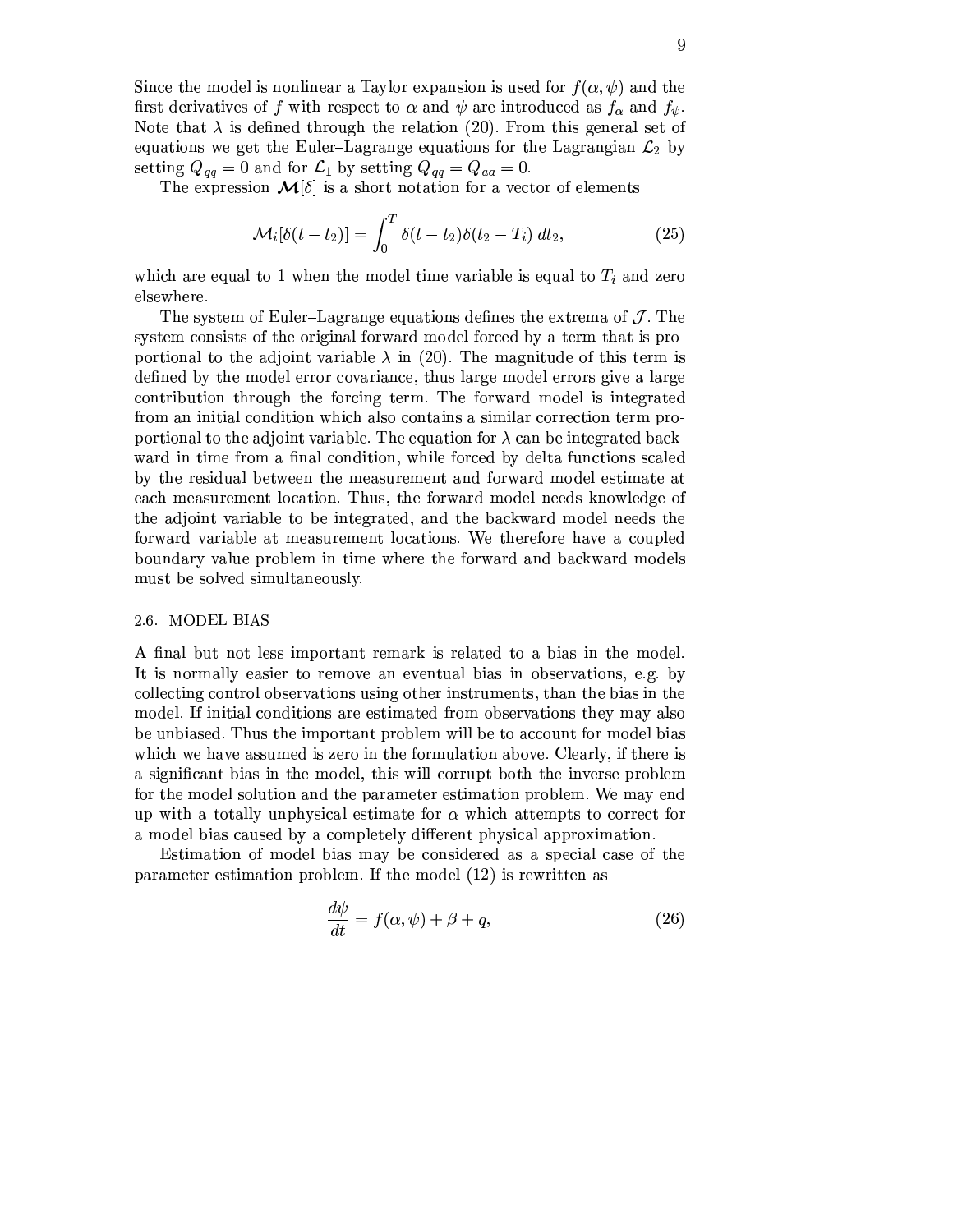$\beta$  can now represent the unknown model bias which is constant in time. Thus, there is no approximation related to setting  $\overline{q(t)} = 0$ . An equation is needed for  $\beta$ ,

$$
\beta = \beta_0 + \beta. \tag{27}
$$

It is assumed that  $\beta_0$  is a first guess value for the bias which would typically be zero in many applications. The error  $\tilde{\underline{\beta}}$  in the first guess for the bias is assumed to be normally distributed with  $\overline{\tilde{\beta}} = 0$  and  $\overline{\tilde{\beta}^2} = Q_{\tilde{\beta}\tilde{\beta}}$ . The inverse<br>of the covariance is defined as  $W_{\tilde{\beta}\tilde{\beta}} = Q_{\tilde{\beta}\tilde{\beta}}^{-1}$ . A weak constraint variational formulation for this problem is

$$
\mathcal{J}[\psi,\alpha] = \tilde{\alpha}W_{\tilde{\alpha}\tilde{\alpha}}\tilde{\alpha} + \tilde{\beta}W_{\tilde{\beta}\tilde{\beta}}\tilde{\beta}
$$
  
+ 
$$
\int_0^T \int_0^T q(t_1)W_{qq}(t_1, t_2)q(t_2)dt_1dt_2 + aW_{aa}a + \epsilon^{\mathrm{T}}\boldsymbol{w}\epsilon
$$
  
= 
$$
(\alpha - \alpha_0)W_{\tilde{\alpha}\tilde{\alpha}}(\alpha - \alpha_0) + (\beta - \beta_0)W_{\tilde{\beta}\tilde{\beta}}(\beta - \beta_0)
$$
  
+ 
$$
\int_0^T \int_0^T \left\{ \left( \frac{d\psi(t_1)}{dt_1} - f(\alpha, \psi(t_1)) - \beta \right) \right\}
$$
  

$$
W_{qq}(t_1, t_2) \left( \frac{d\psi(t_2)}{dt_2} - f(\alpha, \psi(t_2)) - \beta \right) \right\} dt_1 dt_2
$$
  
+ 
$$
(\psi - \psi_0)W_{aa}(\psi - \psi_0) + (\boldsymbol{d} - \mathcal{M}[\psi])^{\mathrm{T}}\boldsymbol{w}(\boldsymbol{d} - \mathcal{M}[\psi]).
$$
 (11)

The Euler-Lagrange equations for this problem becomes

$$
\frac{d\psi}{dt} = f(\alpha, \psi) + \beta + \int_0^T Q_{qq}(t, t_1) \lambda(t_1) dt_1,
$$
\n(29)

$$
\psi(0) = \psi_0 + Q_{aa}\lambda(0),\tag{30}
$$

$$
\frac{d\lambda}{dt} = -f_{\psi}(\alpha, \psi)\lambda - \mathcal{M}[\delta]w(d - \mathcal{M}[\psi]),\tag{31}
$$

$$
\lambda(T) = 0,\t\t(32)
$$

$$
\alpha = \alpha_0 + Q_{\tilde{\alpha}\tilde{\alpha}} \int_0^T f_{\alpha}(\alpha, \psi) \lambda dt, \qquad (33)
$$

$$
\beta = \beta_0 + Q_{\tilde{\beta}\tilde{\beta}} \int_0^T \lambda \, dt. \tag{34}
$$

Thus, we are now estimating both the value for  $\alpha$  and the bias  $\beta$  in the model. In Section 4 an alternative method will be illustrated where the model bias is corrected using a sequential data assimilation algorithm.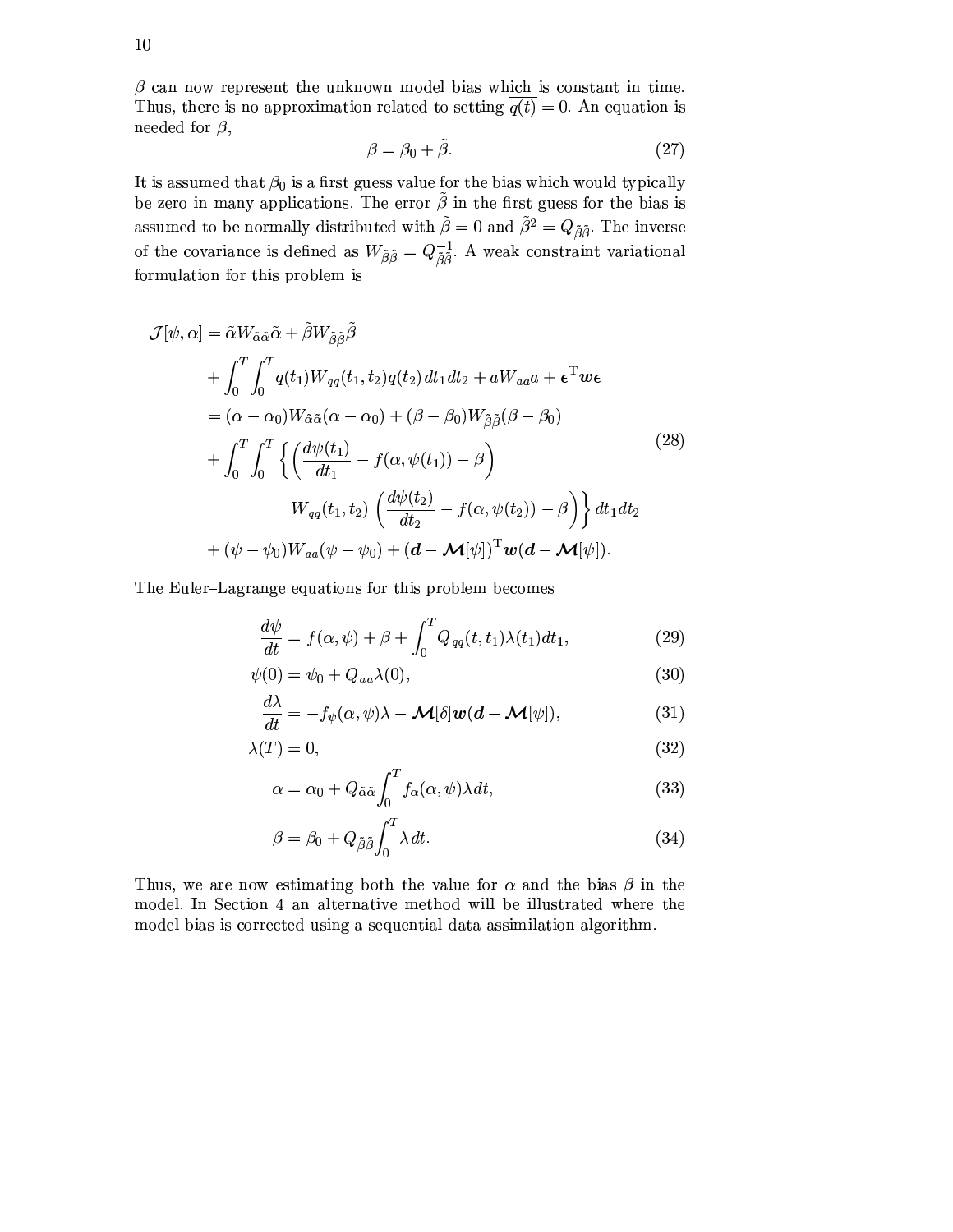# 3. A solution method for the parameter estimation problem.

At this stage it should be pointed out that the inverse problem may become highly nonlinear both because of the nonlinearities in the model, but also by the introduction of the parameter as an additional variable in the system. It may in many cases be impossible to find a solution using traditional methods involving the Euler–Lagrange equations. However, a methodology will now be presented which has proven successful with linear and weakly nonlinear models.

## 3.1. ITERATION OF PARAMETERS

The system of Euler-Lagrange equations is strongly coupled through the parameters and the dependent variable  $\psi$  and it is also nonlinear. To simplify the system it is possible to define an iteration for the unknown parameters. Note that the equations for  $\alpha$  and  $\beta$ , (33) and (34), are the gradient of the penalty function with respect to the parameters. By defining the iterations for the parameters as

$$
\alpha^{k+1} = \alpha^k - \gamma_\alpha \left( \alpha^k - \alpha_0 - Q_{\tilde{\alpha}\tilde{\alpha}} \int_0^T f_\alpha(\alpha^k, \psi^k) \lambda^k dt \right), \tag{35}
$$

$$
\beta^{k+1} = \beta^k - \gamma_\beta \left( \beta^k - \beta_0 - Q_{\tilde{\beta}\tilde{\beta}} \int_0^T \lambda^k dt \right),\tag{36}
$$

the problem is now reduced to solving a sequence of inverse problem for  $\psi$  and  $\lambda$  for each iterate k of the parameters  $\alpha$  and  $\beta$ . The two factors  $\gamma_{\alpha}$ and  $\gamma_{\beta}$  are just the step lengths in the gradient descent iterations. The new estimates for  $\psi$  and  $\lambda$  are then used to iterate the parameters through (35) and (36). Thus, if these iterations converge, the problem is now reduced to solving the following equations for each iteration (iteration superscripts have been dropped):

$$
\frac{d\psi}{dt} = f(\alpha, \psi) + \beta + \int_0^T Q_{qq}(t, t_1) \lambda(t_1) dt_1, \tag{37}
$$

$$
\psi(0) = \psi_0 + Q_{aa}\lambda(0),\tag{38}
$$

$$
\frac{d\lambda}{dt} = -f_{\psi}(\alpha, \psi)\lambda - \mathcal{M}^{T}[\delta]w(d - \mathcal{M}[\psi])
$$
\n(39)

$$
\lambda(T) = 0.\tag{40}
$$

These are the Euler-Lagrange equations for the standard inverse or data assimilation problem without any parameters to estimate.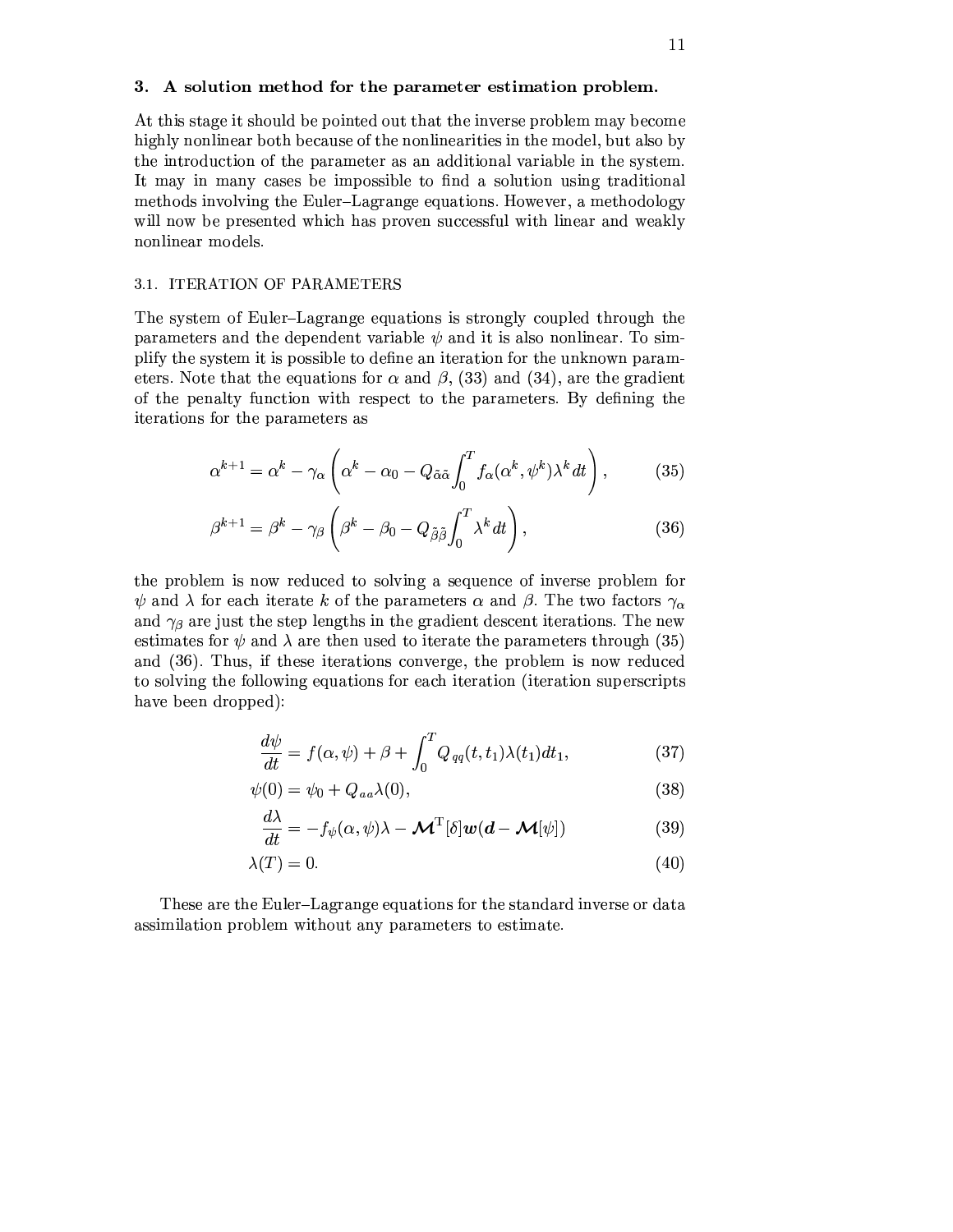# 3.2. SOLUTION OF THE "ALTERNATIVE ONE" PROBLEM

The problem defined by  $\mathcal{L}_1$  can now be solved easily since both  $Q_{aa}$  and  $Q_{qq}$  are zero. This removes the coupling between the forward and backward equations in  $(37-40)$ , and given an estimate for the parameters one can always find  $\psi$  from one forward integration, and  $\lambda$  from a following backward integration. It is suggested that this approach is used to test if the iterations of the parameters converge before one of the more sophisticated methods which are discussed below is implemented.

# 3.3. SOLUTION OF THE "ALTERNATIVE TWO" PROBLEM

The assumption that the model is perfect,  $Q_{qq} = 0$ , apparently simplifies the Euler-Lagrange equations (37-40). A data assimilation or inverse method which is very commonly used for this special case is the so called "adjoint method". The method iterates the initial condition in the same way as has been done for the parameters above using that the equation (38) is just the gradient of  $\mathcal{L}_2$  with respect to the initial conditions. We can define the iteration

$$
\psi^{k+1} = \psi^k - \gamma_\psi(\psi^k - \psi_0 - Q_{aa}\lambda^k),\tag{41}
$$

where again  $\gamma_{\psi}$  is a step length in the gradient descent method.

Thus, it is now possible to solve the parameter estimation problem by iterating the equations  $(35)$ ,  $(36)$  and  $(41)$ . Each iteration provides an estimate for the two parameters and the initial condition which makes it possible to solve for the current iterate of  $\psi$  and  $\lambda$ , needed to update the parameters and initial condition again. Note, that various strategies should to be tried such as using several iterations for the initial condition to have convergence for  $\psi$  and  $\lambda$  before updating the parameters again. This may be especially important for high dimensional problems.

Note that this method searches for the solution in a space with dimension equal to the number of state variables in the model. For many realistic ocean models this dimension becomes extremely large,  $\mathcal{O}(10^{5-8})$ .

## 3.4. REPRESENTER SOLUTION FOR A LINEAR INVERSE PROBLEM

The representer method is an elegant methodology which can solve the linear inverse problem without any iterations and where the solution is searched for in a space with dimension equal to the number of measurements.

Assume now that the model dynamics are linear. The cases with weakly nonlinear and strongly nonlinear dynamics will be treated next. The model operator  $f(\alpha, \psi)$  is now for illustrational purposes written  $f \alpha \psi$  where f is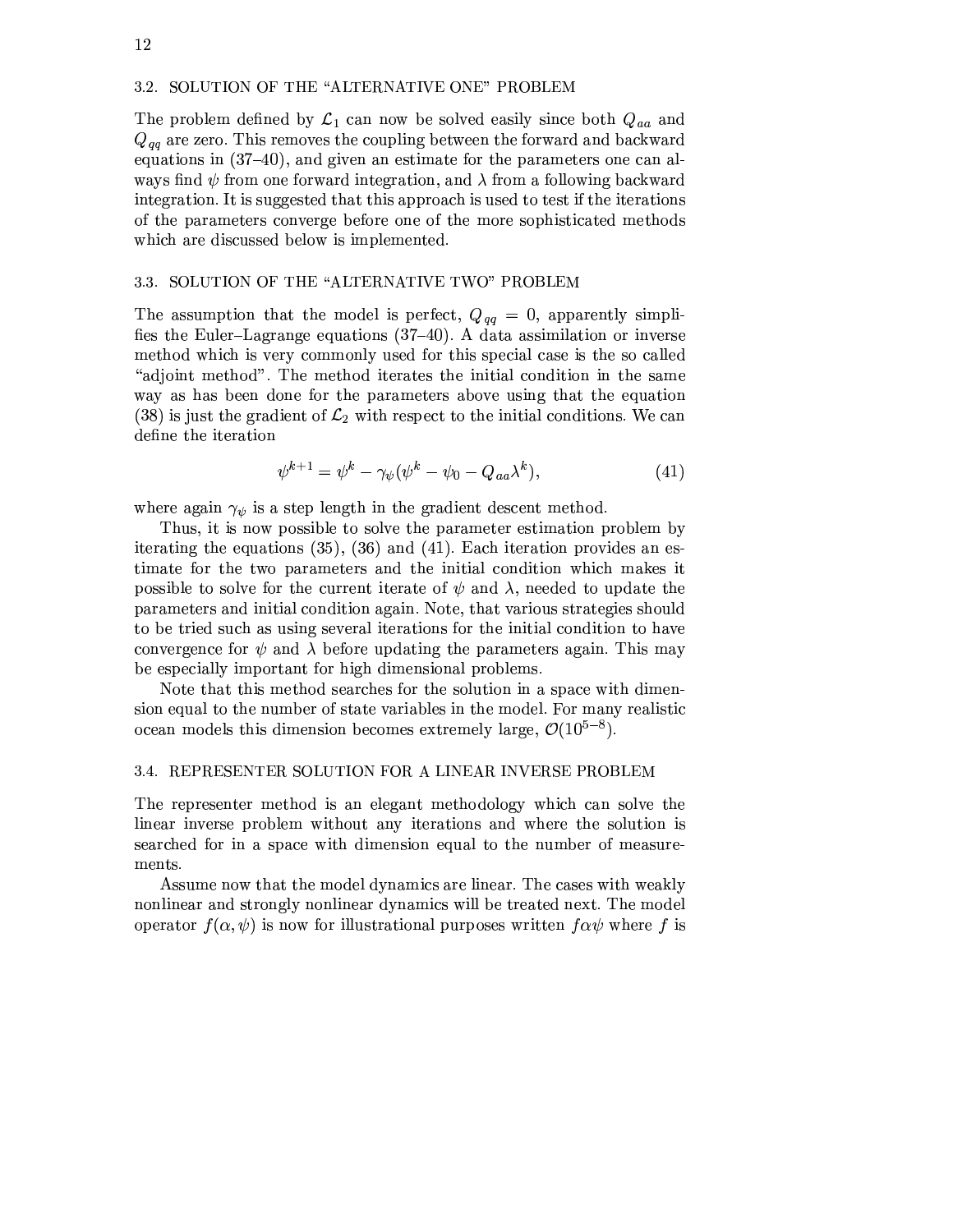now a scalar for this particular model,  $\alpha \simeq 1$  can be interpreted as a poorly known correction to  $f$ . For this linear model we now get the Euler-Lagrange equations of the form (where the parameters are now assumed given)

$$
\frac{d\psi}{dt} = f\alpha\psi + \beta + \int_0^T Q_{qq}(t, t_1)\lambda(t_1)dt_1,
$$
\n(42)

$$
\psi(0) = \psi_0 + Q_{aa}\lambda(0),\tag{43}
$$

$$
\frac{d\lambda}{dt} = -f\alpha\lambda - \mathcal{M}[\delta]^{\mathrm{T}}\boldsymbol{w}(\boldsymbol{d} - \mathcal{M}[\psi]),\tag{44}
$$

$$
\lambda(T) = 0.\t(45)
$$

Start by assuming that a solution can be written as

$$
\psi(t) = \psi_F(t) + \mathbf{b}^{\mathrm{T}} \mathbf{r}(t), \tag{46}
$$

$$
\lambda(t) = \lambda_F(t) + \boldsymbol{b}^{\mathrm{T}} \boldsymbol{s}(t),\tag{47}
$$

where the dimensions of the vectors are all equal to the number of measurements,  $m$ . Assuming this form for the solution is equivalent to saying that the minimizing solution is a first guess model solution plus a linear combination of time dependent influence functions or representers  $r(t)$ , one for each measurement. For a comprehensive discussion of this method see  $[2]$ .

Inserting  $(46)$  and  $(47)$  into the Euler-Lagrange equations  $(42-45)$  and choosing first guesses  $\psi_F$  and  $\lambda_F$  which satisfy unforced exact equations

$$
\frac{d\psi_F}{dt} = f\alpha\psi_F + \beta + \int_0^T Q_{qq}\lambda_F,\tag{48}
$$

$$
\psi_F(0) = \psi_0,\tag{49}
$$

$$
\frac{d\lambda_F}{dt} = -f\alpha\lambda_F,\tag{50}
$$

$$
\lambda_F(T) = 0,\t\t(51)
$$

gives us the following system of equations for the vector of representers  $r$ and corresponding adjoints s:

$$
\boldsymbol{b}^{\mathrm{T}}\left(\frac{d\boldsymbol{r}}{dt}-f\alpha\boldsymbol{r}-\int_{0}^{T}Q_{qq}(t,t_{1})\boldsymbol{s}(t_{1})dt_{1}\right)=0,
$$
\n(52)

$$
\boldsymbol{b}^{\mathrm{T}}\left(\boldsymbol{r}(0)-Q_{aa}\boldsymbol{s}\right)=0,\tag{53}
$$

$$
\boldsymbol{b}^{\mathrm{T}}\left(\frac{d\boldsymbol{s}}{dt} + f\alpha\boldsymbol{s}\right) + \boldsymbol{\mathcal{M}}^{\mathrm{T}}[\delta]\boldsymbol{w}\left(\boldsymbol{d} - \boldsymbol{\mathcal{M}}[\psi_F + \boldsymbol{b}^{\mathrm{T}}\boldsymbol{r}]\right) = 0, \tag{54}
$$

$$
\boldsymbol{b}^{\mathrm{T}}\boldsymbol{s}(T) = 0. \tag{55}
$$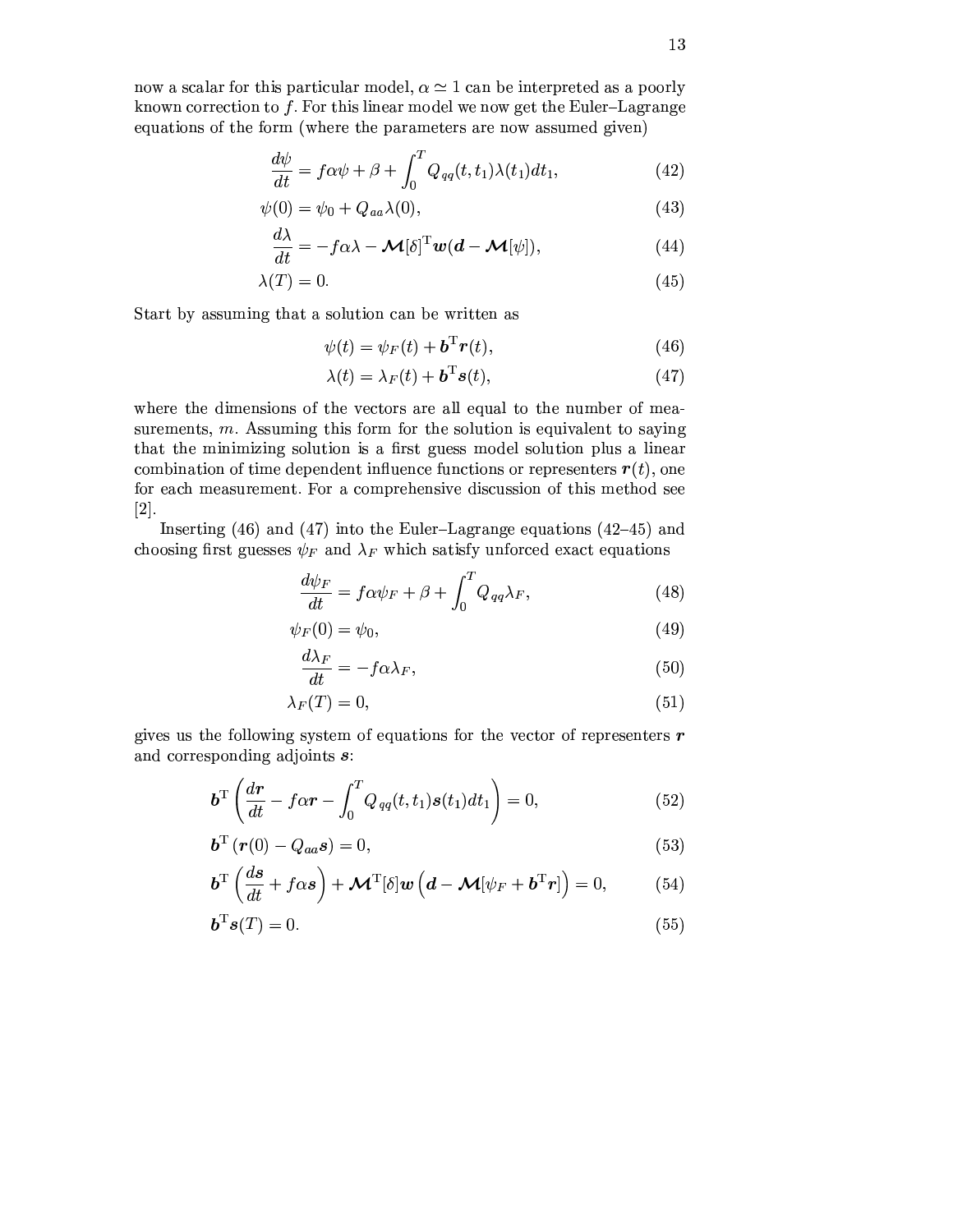By defining the so far undetermined vector of coefficients  $\boldsymbol{b}$  to be given by

$$
\boldsymbol{b} = \boldsymbol{w} \left( \boldsymbol{d} - \boldsymbol{\mathcal{M}} [\psi_F + \boldsymbol{b}^{\mathrm{T}} \boldsymbol{r} ] \right), \qquad (56)
$$

equation  $(54)$  now becomes

$$
\boldsymbol{b}^{\mathrm{T}}\left(\frac{d\boldsymbol{s}}{dt}+\boldsymbol{s}+\boldsymbol{\mathcal{M}}[\delta]\right)=0,\tag{57}
$$

which now decouples the forward and backward Euler-Lagrange equations.

Using that  $\boldsymbol{b}$  in general is nonzero we now have the following set of equations in addition to  $(48-51)$ : first equations  $(52)$  and  $(53)$  becomes

$$
\frac{dr}{dt} = f\alpha r + \int_0^T Q_{qq} s \, dt,\tag{58}
$$

$$
r(0) = Q_{aa} s,\t\t(59)
$$

for the representers, and from equations  $(57)$  and  $(55)$  we get

$$
\frac{d\mathbf{s}}{dt} = -f\alpha\mathbf{s} - \mathcal{M}[\delta],\tag{60}
$$

$$
s(T) = 0,\t(61)
$$

for the "adjoints" of the representers.

From equation (56) one easily gets the linear system

$$
(\mathcal{M}^{\mathrm{T}}[r] + w^{-1})b = d - \mathcal{M}[\psi_F],
$$
\n(62)

which can be solved as soon as the representer matrix  $\mathcal{M}^T[r]$  has been generated.

The equations (60) and (61) for  $s$  can now be solved as a sequence of final value problems since they are decoupled from the forward equations  $(58)$  and  $(59)$  for the representers. As soon as s is found the representers can be solved for. This provides the information needed for solving the system  $(62)$  for **b** and the final estimate is found by solving the Euler-Lagrange equation of the form

$$
\frac{d\psi}{dt} = f\alpha\psi + \beta + \int_0^T Q_{qq}\lambda dt, \qquad (63)
$$

$$
\psi(0) = \psi_0 + Q_{aa}\lambda(0),\tag{64}
$$

$$
\frac{d\lambda}{dt} = -f\alpha\lambda - \mathcal{M}^{\mathrm{T}}[\delta]\mathbf{b},\tag{65}
$$

$$
\lambda(T) = 0.\tag{66}
$$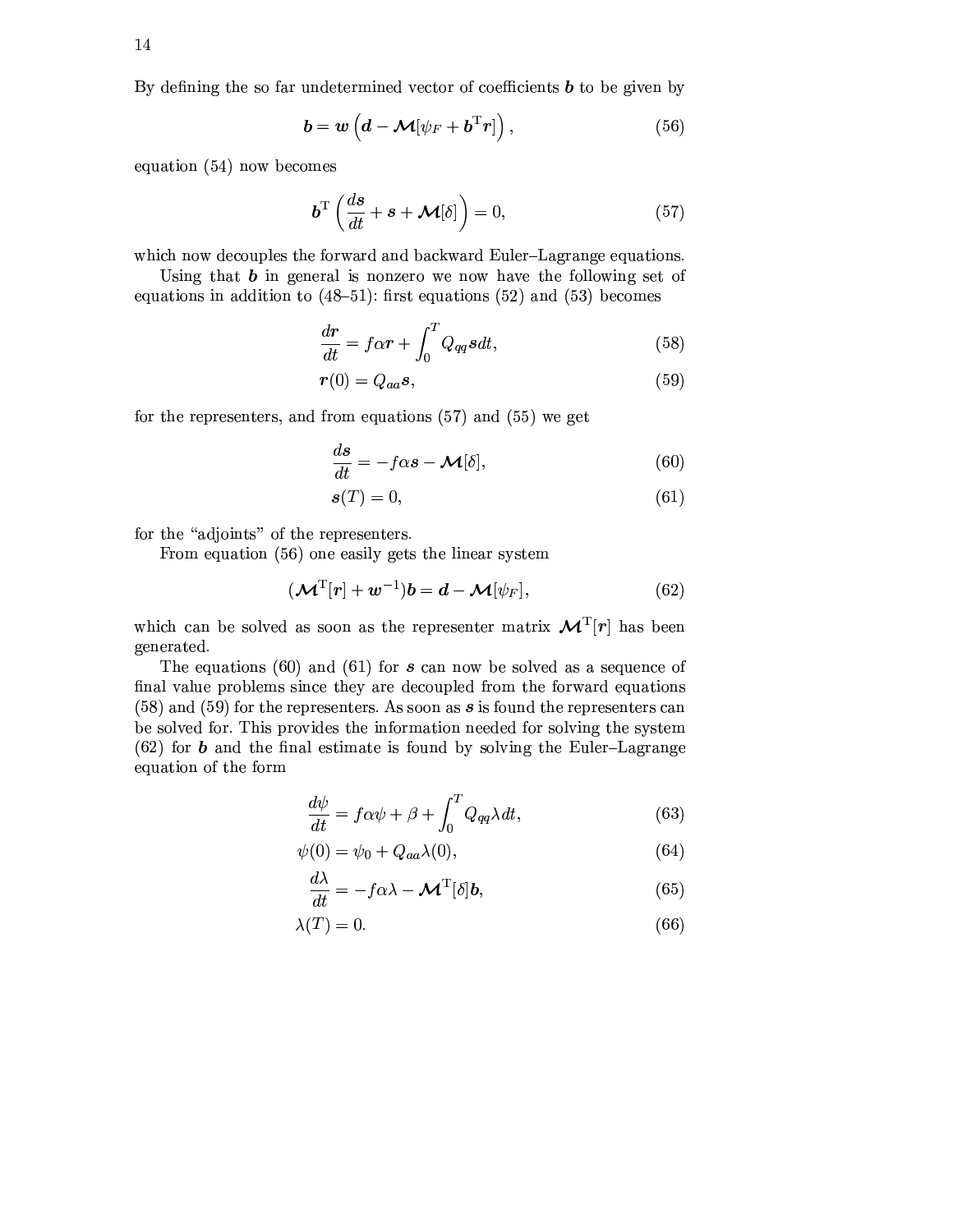The numerical load is  $2m+3$  model integrations, with m the number of measurements, but note that only 2 states need to be stored in space and time. If the solution is constructed directly from (46) all the representers need to be stored.

In a parameter estimation problem for a linear model the procedure is as follows:

- 1. Start with  $\alpha^0 = \alpha_0$  and  $\beta^0 = \beta_0$ .
- 2. Solve the current iterate of the Euler-Lagrange equations (42–45) for  $\psi$  and  $\lambda$  using the representer method.
- 3. Use  $\psi$  and  $\lambda$  in the iterations (35) and (36) to find new estimates for the parameters.
- 4. Go to 2 and repeat until convergence.

The methodology outlined in this Section was used to estimate a vertical diffusion parameter and the wind-drag coefficient in an one-dimensional Ekman model in [14].

Note that this approach can be used also for the "alternative two" problem, and in the Appendix a recently developed approach for speeding up the representer method is presented. This new approach completely avoids the calculation of the representers. The low numerical cost for this algorithm actually makes the representer method a very attractive approach for solving inverse problems.

# 3.5. REPRESENTER SOLUTION FOR A WEAKLY NONLINEAR INVERSE PROBLEM

The representer method can not be used directly to solve nonlinear inverse problems. However, if one can define a convergent sequence of linear iterates of the nonlinear model, the inverse problem for each linear iterate can be solved using the representer method. As an example consider the equation

$$
\frac{\partial u}{\partial t} + u \frac{\partial u}{\partial x} = \cdots. \tag{67}
$$

If the solution of this equation can be found from the iteration

$$
\frac{\partial u_k}{\partial t} + u_{k-1} \frac{\partial u_k}{\partial x} = \cdots,\tag{68}
$$

then one can also define a convergent sequence of linear inverse problems which can be solved exactly using representer expansions. In the papers  $[6]$ ,  $[4]$ , and  $[3]$ , this approach was used. The major conclusion from these papers is that the representer method can be used with realistic atmospheric prediction models to an affordable numerical cost and that the iteration on the Euler-Lagrange equation does converge quickly for the particular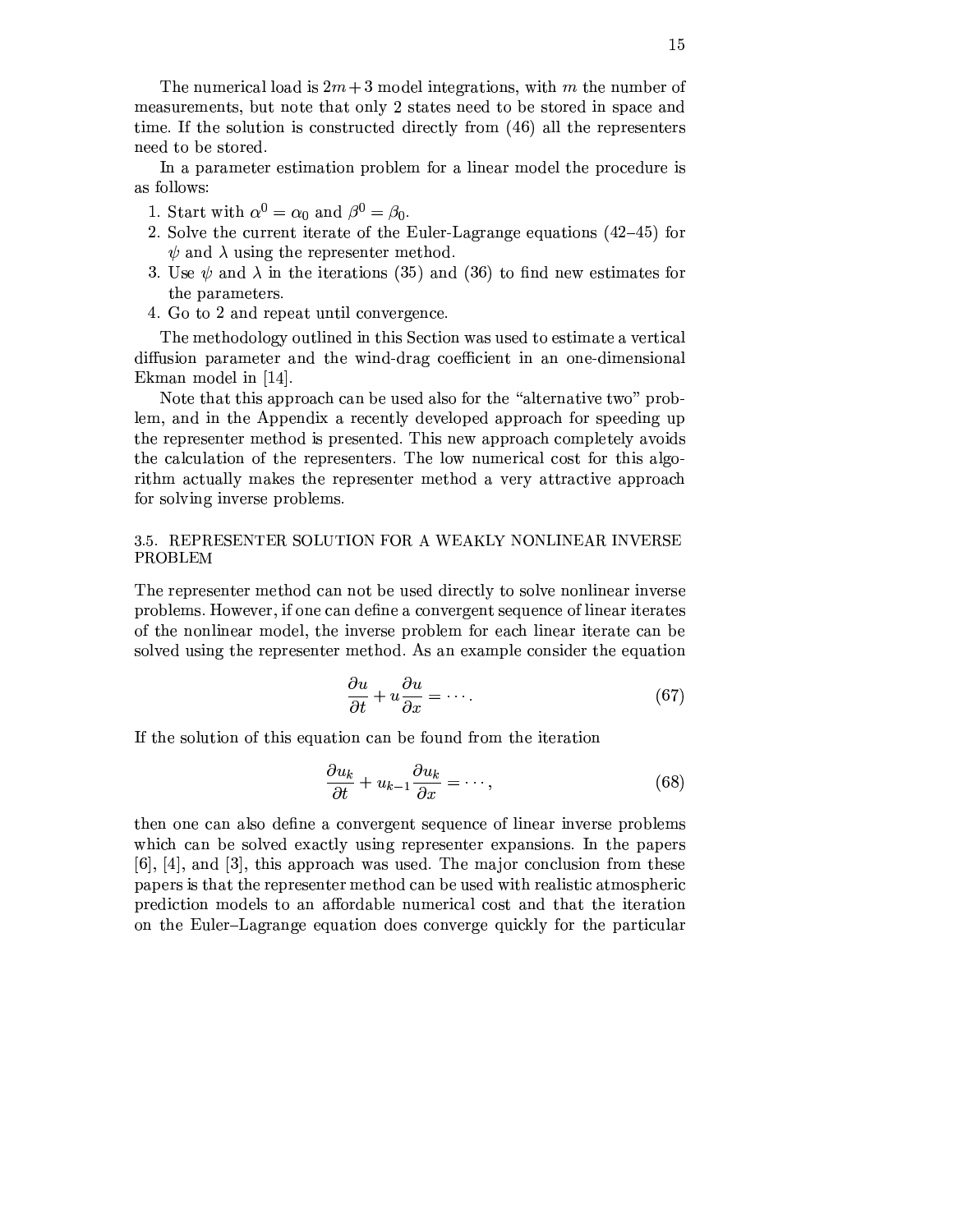models used. The representer method can be characterized as the optimal solution method for linear and weakly nonlinear inverse problems, both

### 3.6. DISCUSSION

terms of numerical cost.

Note that the equation for  $\boldsymbol{b}$ , (62), is similar to the one solved in the analysis scheme in the standard Kalman filter [15]. Actually the only difference is that here we have a covariance matrix with corresponding representers or influence functions in space and time, while in the Kalman filter the time dimension is excluded. Thus, the solution is sought for in a similar form. In the Kalman filter the representer or influence functions are defined as the measurements of the error covariance matrix  $(MP)$ , with M the measurement matrix and  $P$  the error covariance matrix. A similar interpretation can be used here if we define the error covariance  $C(t_1, t_2)$  for the first guess solution which results in an expression for the representers

in terms of the problem minimized (full weak constraint problem) and in

$$
r = \mathcal{M}[C]. \tag{69}
$$

It can be shown that the representers are the measurements of the reproducing kernel of the inner product defined by the penalty function, and the reproducing kernel is also the error covariance of the first guess solution  $[2]$ .

It can also be shown that if we seek a solution of the form

$$
\psi(t) = \psi_F(t) + \mathbf{b}^{\mathrm{T}} \mathbf{r}(t) + g(t), \tag{70}
$$

where  $q(t)$  is an arbitrary function orthogonal to the space spanned by the representers, then the minimizing solution must have  $q(t) \equiv 0$ , [2].

This also shows that the solution is sought for in the  $m$ -dimensional space spanned by the representers. Thus, we have reduced the infinite dimensional problem defined by the penalty function to an  $m$ -dimensional problem.

#### 3.7. STRONGLY NONLINEAR INVERSE PROBLEMS

In highly nonlinear cases one may obtain a solution using a brute force direct substitution method such as the gradient descent method used for the Lorenz model in [16]. If the penalty function  $\mathcal J$  is discretized in time (and space if the spatial dimensions are included), it is relatively easy to derive an analytical expression for the gradient of  $\mathcal J$  with respect to the full model state  $\psi$  and the parameter  $\alpha$ , and a minimum can be found using a descent algorithm. It may of course be a local minimum if the penalty function becomes nonlinear enough and in that case one may get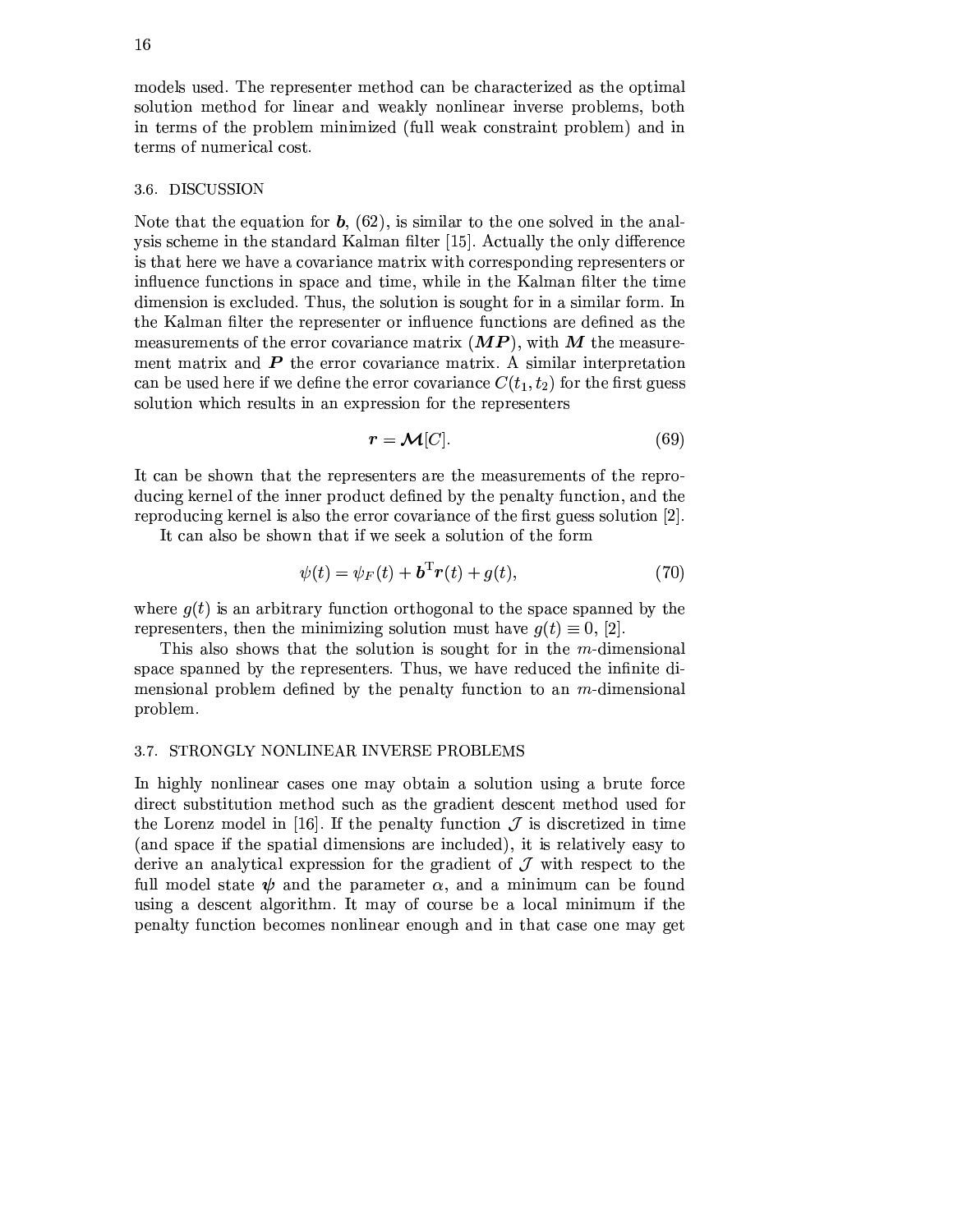a step further using statistical methods such as Hybrid Monte Carlo and annealing  $[17]$ .

#### 4. Model bias correction in a sequential data assimilation system

Here we briefly review a different approach for dealing with model bias that was recently developed [13]. They considered the effect of model bias on state estimates produced by a sequential data assimilation algorithm, and showed how such an algorithm can be modified to properly account for this effect. Their approach was motivated by the fact that the majority of current operational data assimilation systems used for weather prediction and climate studies involves sequential estimation algorithms. Typically in atmospheric four-dimensional data assimilation a short-term  $(e.g., 6h)$ forecast is used as a background estimate for the true atmospheric state, and this background estimate is then combined with new observations to produce a so-called analysis. The analysis is subsequently used to initialize the forecast model, and the process is repeated. These assimilation systems are extremely large and complex, involving more than  $10^6$  state variables, and very little is known about the error characteristics of the forecast model. In this application it is therefore of great practical importance that any algorithm for bias correction is not highly sensitive to assumptions about the nature of the bias, and that its implementation does not require a complete redesign of the assimilation system.

The main idea behind the sequential approach is that one can estimate the time-mean forecast error directly from the observations, assuming that the observations themselves are unbiased. This estimate can then be used to correct the forecast prior to producing the analysis. Thus, rather than estimating a set of model bias parameters, the algorithm estimates and corrects for the effect of the model bias upon the short-term forecast. As it turns out, sequential estimation of the time-mean forecast error can be accomplished by means of existing components of a sequential data assimilation system. It is this feature in particular that makes this algorithm interesting from a practical point of view.

#### 4.1. NOTATION

Let the *n*-vector  $\psi_k^f$  denote a model forecast valid for time  $t_k$ , and  $\psi_k^t$  the unknown true state at that time. The *forecast error* is then simply

$$
\boldsymbol{e}_k^f \equiv \boldsymbol{\psi}_k^f - \boldsymbol{\psi}_k^t. \tag{71}
$$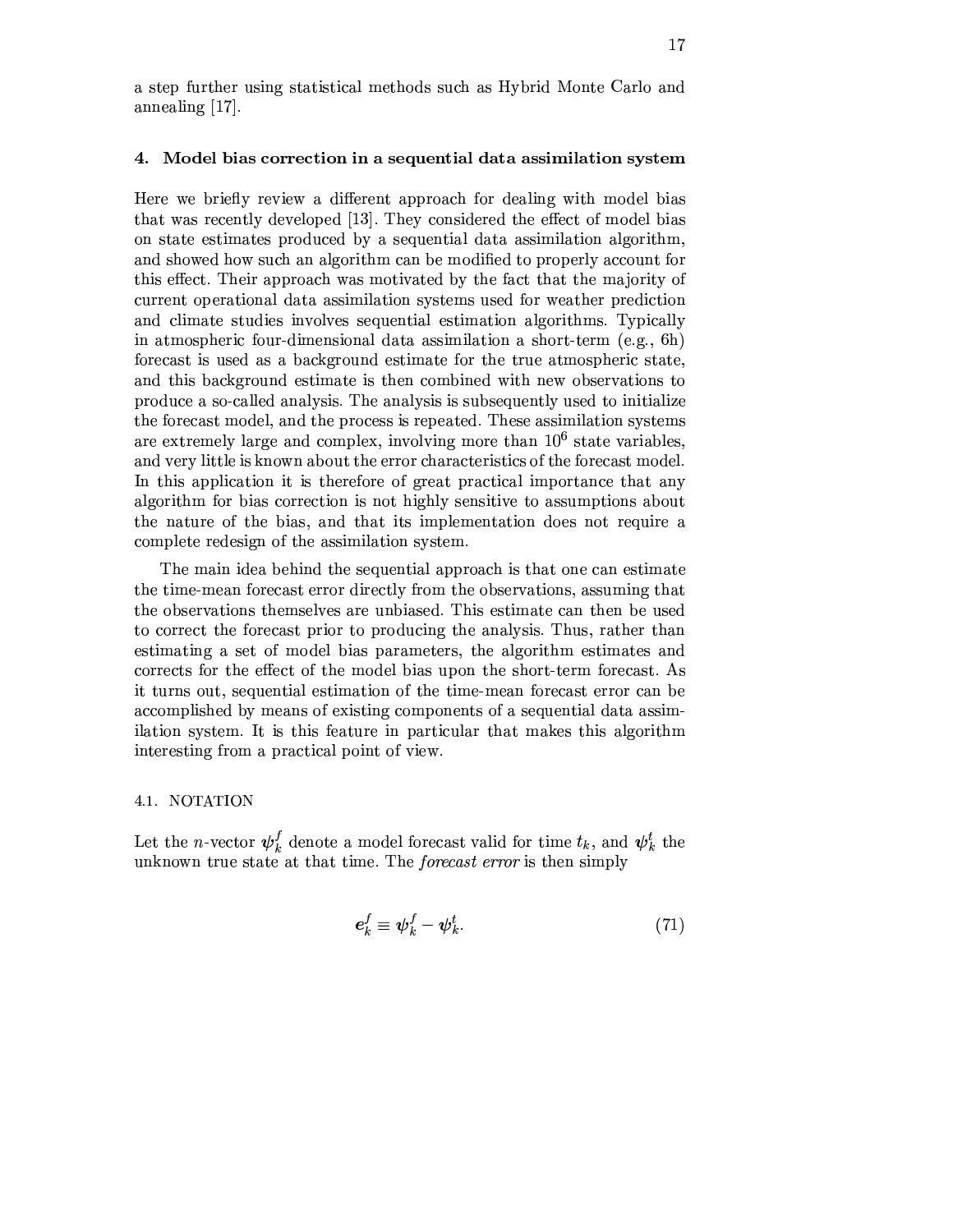For a  $m_k$ -vector  $d_k$  of measurements generated by a particular instrument at time  $t_k$ , the *observation error* is

$$
\boldsymbol{\epsilon}_k \equiv \boldsymbol{d}_k - \boldsymbol{M}_k \boldsymbol{\psi}_k^t. \tag{72}
$$

The linear  $m_k$ -vector function  $M_k$  is the *discrete forward observation op*erator, mapping model variables to the data type associated with the instrument.

We use the following notation for the forecast error means and covariances:

$$
\mathbf{b}_k^f \equiv \overline{\mathbf{e}_k^f}, \qquad \mathbf{P}_k^f \equiv \overline{(\mathbf{e}_k^f - \mathbf{b}_k^f)(\mathbf{e}_k^f - \mathbf{b}_k^f)^{\mathrm{T}}}.
$$
 (73)

We use the roman letter **b** here to distinguish forecast bias from model bias parameters  $\boldsymbol{\beta}$ ; generally  $\mathbf{b}_k^f = \mathbf{b}_k^f(\boldsymbol{\beta}).$ 

We assume that observations are unbiased, and

$$
\boldsymbol{R}_k \equiv \overline{\boldsymbol{\epsilon}_k \boldsymbol{\epsilon}_k^{\mathrm{T}}}.\tag{74}
$$

We do not consider possible covariances between forecast and observation errors here.

We may use the observation operator in  $(72)$  to compare forecasts with observations. The *observed-minus-forecast residuals* defined by

$$
v_k = d_k - M_k \psi_k^{\dagger} \tag{75}
$$

contain information about the actual observation and forecast errors. This is clearly expressed by

$$
\boldsymbol{v}_k = \boldsymbol{\epsilon}_k - \boldsymbol{M}_k \boldsymbol{e}_k^f, \tag{76}
$$

which obtains from  $(71)$  and  $(72)$ .

The residual means and covariances are easily obtained from (76):

$$
\overline{v_k} \approx -\mathbf{M}_k \mathbf{b}_k^f,\tag{77}
$$

$$
\overline{(\boldsymbol{v}_k - \overline{\boldsymbol{v}_k})(\boldsymbol{v}_k - \overline{\boldsymbol{v}_k})^{\mathrm{T}}} \approx \boldsymbol{R}_k + \boldsymbol{M}_k \boldsymbol{P}_k^f \boldsymbol{M}_k^{\mathrm{T}}.
$$
 (78)

## 4.2. FORECAST BIAS ESTIMATION

We can rewrite  $(76)$  as

$$
\boldsymbol{v}_k = -\boldsymbol{M}_k \mathbf{b}_k^f + \boldsymbol{\eta}_k,\tag{79}
$$

where  $\eta_k$  is a random vector with first and second moments

$$
\overline{\eta_k} \approx 0,\tag{80}
$$

$$
\overline{\boldsymbol{\eta}_k \boldsymbol{\eta}_k^{\mathrm{T}}} \approx \boldsymbol{R}_k + \boldsymbol{M}_k \boldsymbol{P}_k^f \boldsymbol{M}_k^{\mathrm{T}}.
$$
 (81)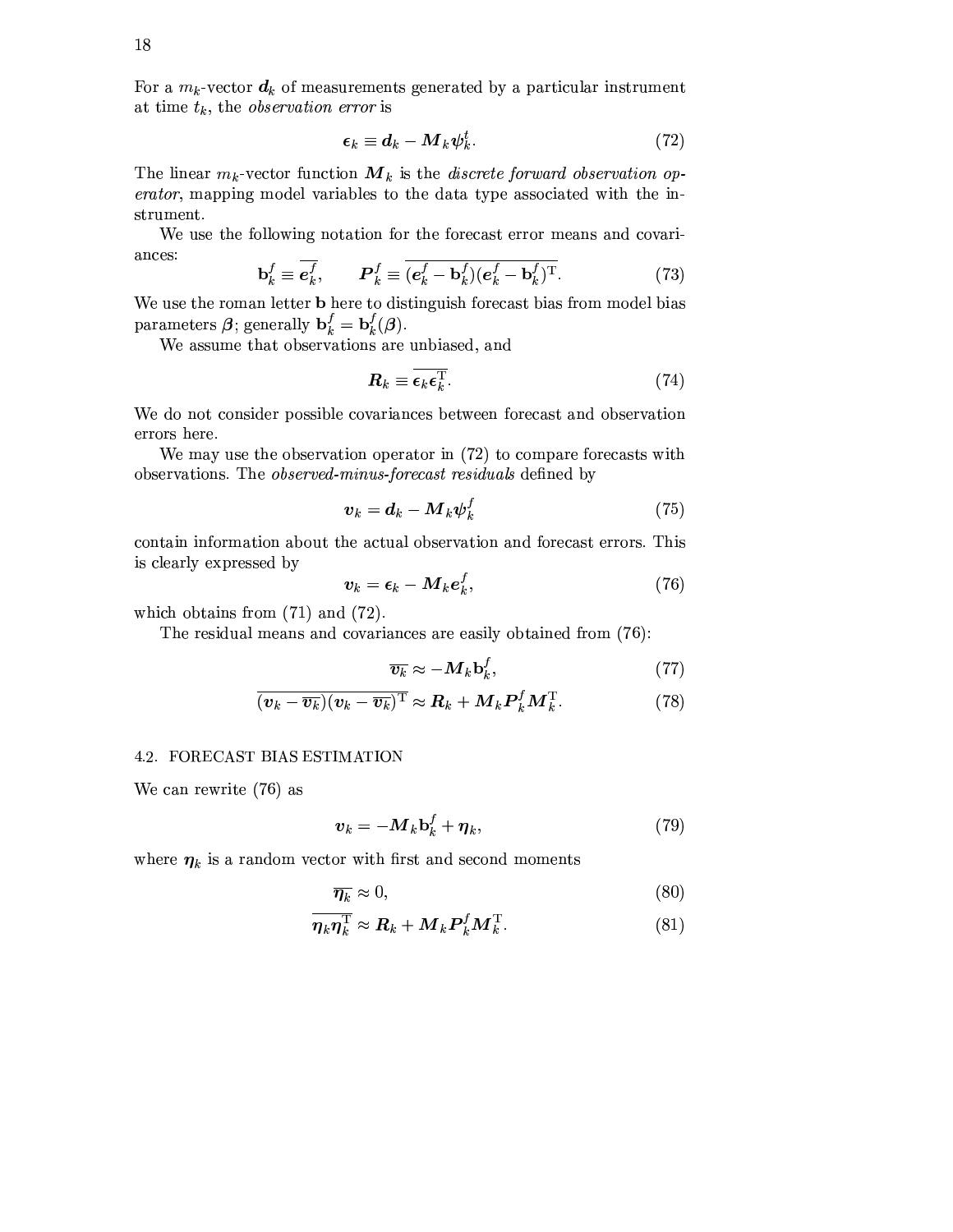This follows from (76) and (78) by noting that  $\eta_k = v_k - \overline{v_k}$ .

Equation (79) can be regarded as a *measurement model* for the forecast bias  $\mathbf{b}_k^t$ . It expresses the relationship between the observations, the forecast, and the forecast bias. For each fixed time  $t_k$ , the dimension  $m_k$  of  $v_k$  is generally less than the dimension n of  $\mathbf{b}_k^f$ , so that (79) cannot be inverted without additional information.

This is a familiar problem: incomplete observations of an unknown quantity must be supplemented with information from a *state model* in order to compensate for the lack of data. When the unknown is the state of a natural system (e.g., the Earth's atmosphere), some kind of predictive evolution model may be used for this purpose (e.g., a general circulation model). In case the unknown quantity is forecast bias, however, it is not immediately obvious what form the state model should take.

Generally the model should express any known or assumed spatial, temporal, and multivariate relationships satisfied by the bias field. For example, suppose that we wish to estimate the time-mean forecast error, averaged over a time period exceeding synoptic time scales. A reasonable state model for  $\mathbf{b}_k^f$  is then simply *persistence*, i.e.,

$$
\mathbf{b}_k^f = \mathbf{b}_{k-1}^f. \tag{82}
$$

From  $(79)$ ,  $(80)$ , and  $(82)$  we easily obtain a recursive estimate for the forecast bias  $\mathbf{b}_k^f$ :

$$
\widehat{\mathbf{b}}_k^f = \widehat{\mathbf{b}}_{k-1}^f - \mathbf{L}_k \left[ \boldsymbol{v}_k + \boldsymbol{M}_k \widehat{\mathbf{b}}_{k-1}^f \right] \tag{83}
$$

where  $L_k$  is for now an arbitrary matrix. When initialized with an a *priori* estimate  $\hat{\mathbf{b}}_0^f$ , equation (83) is a sequential algorithm for estimating the forecast bias associated with a data assimilation system. The algorithm uses the observed-minus-forecast residuals  $\epsilon_k$  produced by the system.

We can show [13] that the optimal choice of  $L_k$  is

$$
\boldsymbol{L}_{k} = \boldsymbol{P}_{k-1}^{b} \boldsymbol{M}_{k}^{\mathrm{T}} \left[ \boldsymbol{M}_{k} \boldsymbol{P}_{k}^{f} \boldsymbol{M}_{k}^{\mathrm{T}} + \boldsymbol{R}_{k} \right]^{-1} \tag{84}
$$

with  $P_k^b$  the error covariance of the bias estimate  $\hat{\mathbf{b}}_k^f$ :

$$
\boldsymbol{P}_k^b \equiv \overline{(\widehat{\mathbf{b}}_k^f - \mathbf{b}_k^f)(\widehat{\mathbf{b}}_k^f - \mathbf{b}_k^f)^{\mathrm{T}}}.
$$
 (85)

It is possible to derive a recursion for  $P_k^b$  as well; combined with (84) this yields the Kalman filter for the system (79, 82). It is more practical, however, to specify the covariance matrix  $P_k^b$  based on simplifying assumptions.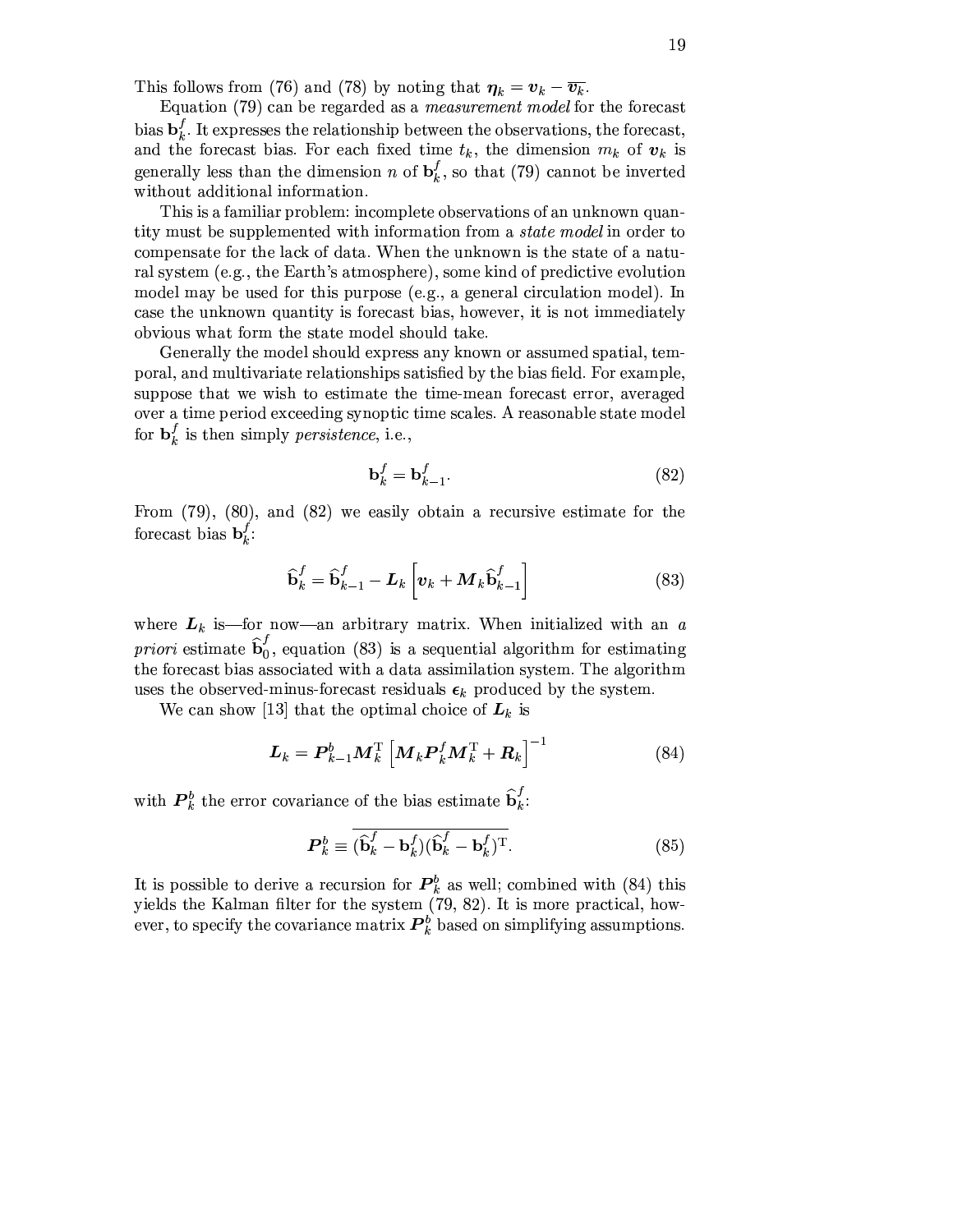This is the usual procedure for obtaining the forecast and observation error covariances  $P_k^f$  and  $R_k$  for operational data assimilation systems.

An example of a class of bias estimation error covariance specifications is simply

$$
\boldsymbol{P}_k^b = \gamma \boldsymbol{P}_k^f \tag{86}
$$

where  $\gamma$  is a scalar. Assuming that the forecast error covariances themselves are modeled in terms of a set of parameters  $\boldsymbol{\alpha} \equiv (\alpha_1, \ldots, \alpha_N)$  [12], a more general class of specifications is

$$
\boldsymbol{P}_k^b(\boldsymbol{\alpha}) = \gamma \boldsymbol{P}_k^f(\boldsymbol{\alpha}).\tag{87}
$$

The parameter vector  $\alpha$  may include, for example, variance parameters, spatial decorrelation length scales, etc.

#### 4.3. ON-LINE BIAS CORRECTION

We can apply the algorithm  $(83)$ – $(84)$  to estimate forecast bias associated with any existing data assimilation system, using stored observed-minusforecast residuals. Moreover, if the system involves sequential analysis updates, forecast bias can be estimated on the fly. We can then use the estimates to correct the biased forecasts on-line and to produce unbiased analyses. The complete algorithm is:

forecast:

 $(88)$ 

$$
\boldsymbol{\psi}_k^f = \boldsymbol{F}_k \widetilde{\boldsymbol{\psi}}_{k-1}^a \tag{89}
$$

$$
\widetilde{\boldsymbol{\psi}}_k^f = \boldsymbol{\psi}_k^f - \widehat{\mathbf{b}}_{k-1}^f \tag{90}
$$

 $(91)$ 

 $(95)$ 

bias update:

$$
\widehat{\mathbf{b}}_k^f = \widehat{\mathbf{b}}_{k-1}^f - \mathbf{L}_k \left[ \mathbf{d}_k - \mathbf{M}_k \widetilde{\boldsymbol{\psi}}_k^f \right] \tag{92}
$$

$$
\boldsymbol{L}_k = \boldsymbol{P}_k^b \boldsymbol{M}_k^{\mathrm{T}} \left[ \boldsymbol{M}_k \boldsymbol{P}_k^f \boldsymbol{M}_k^{\mathrm{T}} + \boldsymbol{R}_k \right]^{-1} \tag{93}
$$

$$
\widetilde{\widetilde{\boldsymbol{\psi}}}_k^f = \boldsymbol{\psi}_k^f - \widehat{\mathbf{b}}_k^f \tag{94}
$$

 $analysis:$ 

$$
\widetilde{\boldsymbol{\psi}}_{k}^{a} = \widetilde{\widetilde{\boldsymbol{\psi}}}_{k}^{f} + \boldsymbol{K}_{k} \left[ \boldsymbol{d}_{k} - \boldsymbol{M}_{k} \widetilde{\widetilde{\boldsymbol{\psi}}}_{k}^{f} \right]
$$
\n(96)

$$
\boldsymbol{K}_k = (\boldsymbol{P}_k^f - \boldsymbol{P}_k^b) \boldsymbol{M}_k^{\mathrm{T}} \left[ \boldsymbol{M}_k (\boldsymbol{P}_k^f - \boldsymbol{P}_k^b) \boldsymbol{M}_k^{\mathrm{T}} + \boldsymbol{R}_k \right]^{-1} \qquad (97)
$$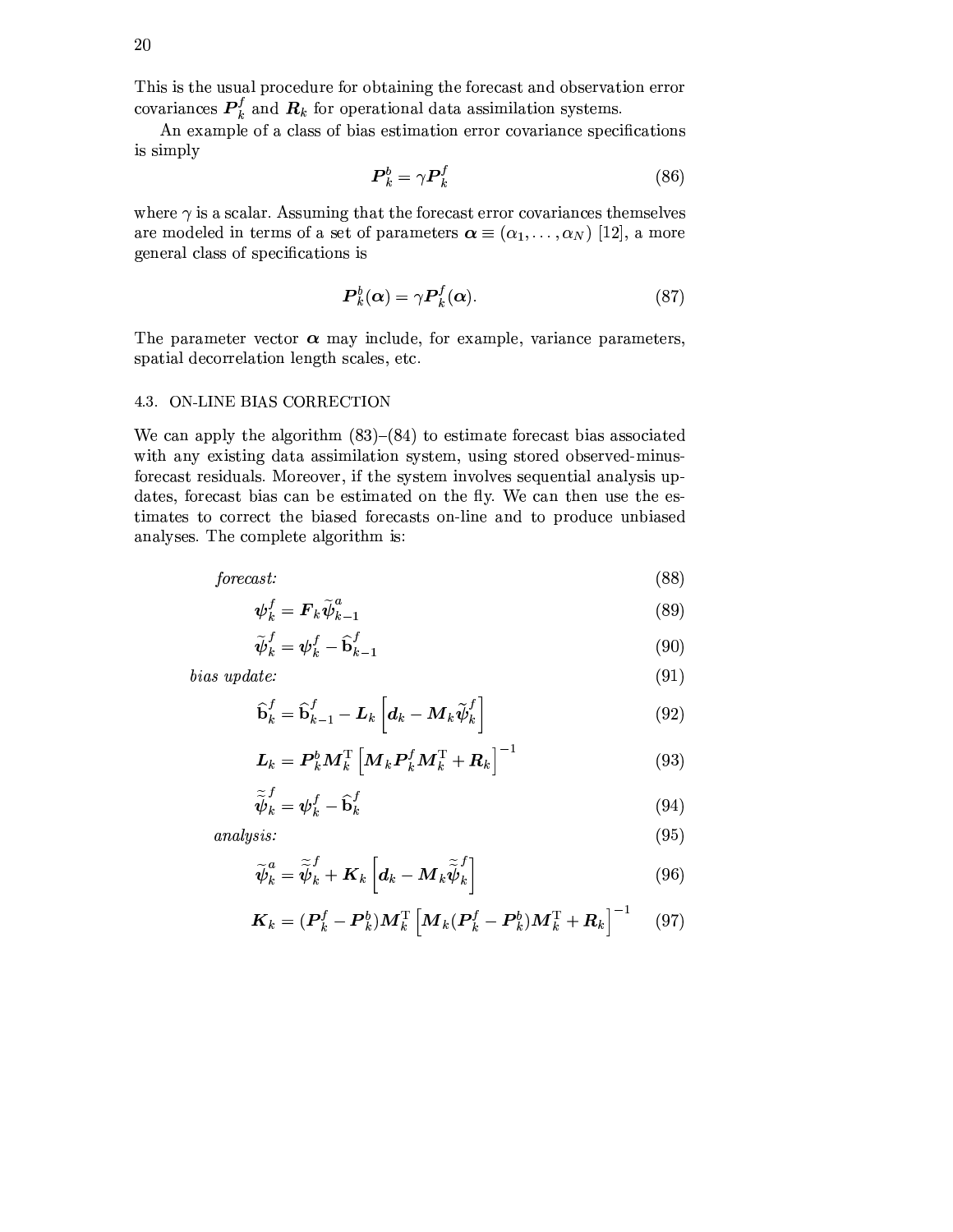The operator  $\mathbf{F}_k$  represents the forecast model;  $\widetilde{\boldsymbol{\psi}}_k^f$  and  $\widetilde{\boldsymbol{\psi}}_k^f$  are the *a priori* and a posteriori bias-corrected forecasts, respectively, and  $\widetilde{\psi}_{k}^{a}$  is the unbiased analysis. Note that for  $P_k^b = 0$  and with  $\hat{\mathbf{b}}_0^f \equiv 0$ , the algorithm reduces to the familiar sequential analysis update equations.

#### Some previous parameter estimation works 5.

The paper [21] pointed at several important issues regarding the formulation of the parameter estimation inverse problem. They used a quasigeostrophic ocean model for the Gulf Stream extension and assimilated sea surface heights from Geosat radar altimeter data. A strong constraint formulation was used where the penalty function included the data misfit and a Laplacian smoothing term plus a quasi geostrophic model as strong constraints, and it was minimized using the adjoint method. The control variables were the initial stream function for the model, the Rossby radius of deformation, the friction coefficient and two parameters describing the wind-stress curl.

From the discussion in the previous sections this appears to be an "ill posed" problem since none of the first guesses are penalized. Without the smoothness constraint the problem was not well posed and it was possible to fit the observations closely and get a penalty function smaller than the noise level. This also lead to an estimate for the initial stream function which was very noisy and physically unacceptable. Furthermore, it could not be ensured that this was the only initial field fitting the observations. Thus, the problem was likely to be underdetermined.

By adding a Laplacian smoothness constraint on the initial conditions the problem becomes a "semi-norm". Thus the situation improves considerably and a smooth estimate for the initial condition is found. However, it can still not be proved that this solution is unique, not even for linear dynamics. For example, assume that no observations are available. In this case there are infinitively many solutions. If a single observation is included, there will still be infinitively many solutions. One could continue adding observations but it is impossible to know how many are needed to close the problem. One could be lead to believe that if the number of observations is larger than the number of control variables this would be sufficient. However, in general this is not the case. The reason is that the observations will normally not be independent. For example, two observations may be located close together (say within one Rossby deformation length). They will then provide some dependent information.

A very important result from this study was that when using the smoothness constraint it was impossible to estimate the diffusion parameter. The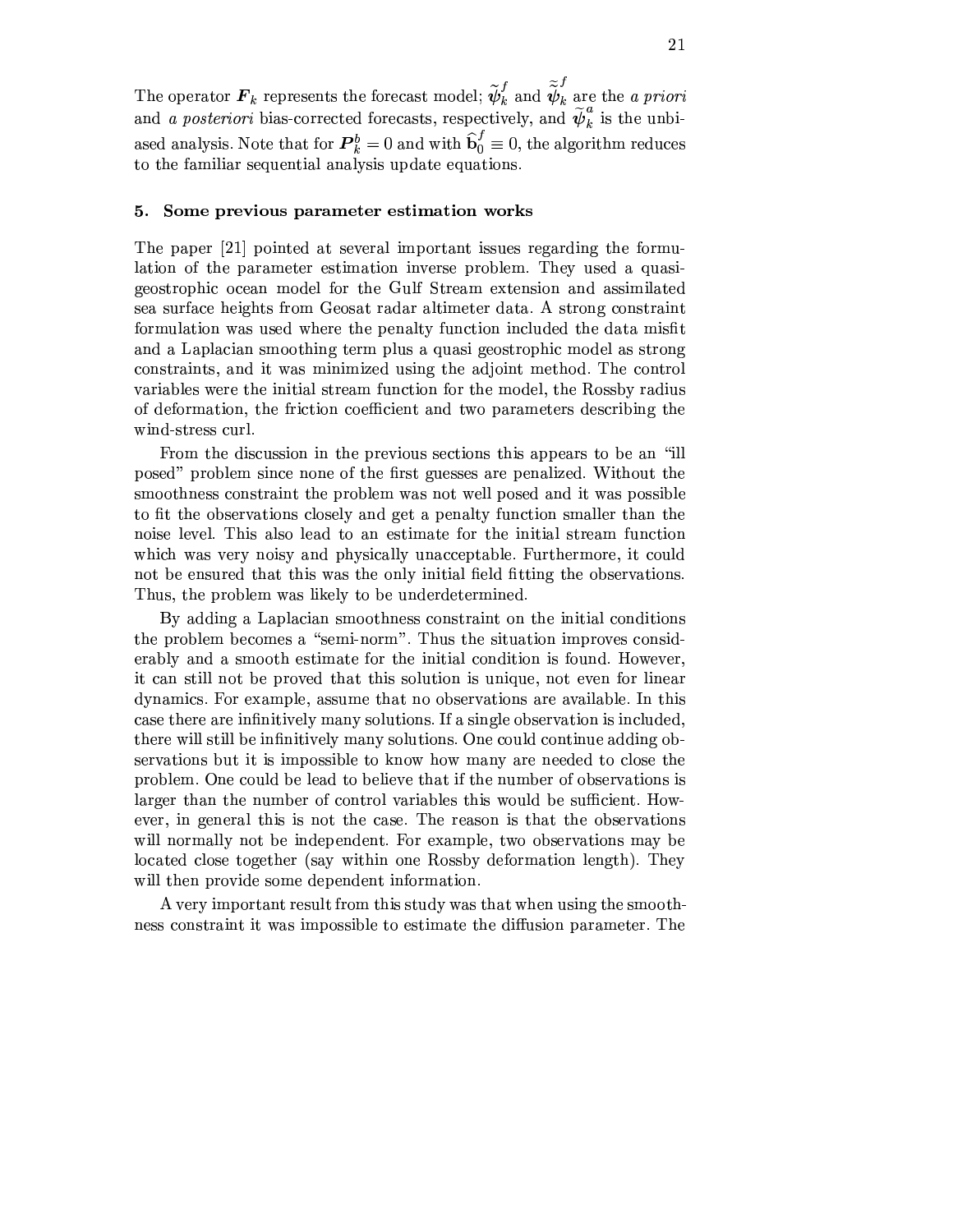problem is that with a smooth initial condition the parameter attempts to become negative which leads to an exponential growth of the noise that remains in the model solution. Clearly, the reason for this is that the noisier solution will have a better chance to get close to the noisy observations than a smooth model solution.

What has been learned from this work is that it is important to penalize the deviation from the first guesses of all control variables. This will ensure that the estimated amplitudes stay within a physically acceptable range. Furthermore, a regularization constraint is needed for all control variables. Here a smoothness constraint was used for the initial conditions. Alternatively such a constraint can be incorporated by using nondiagonal weights in the penalty function.

In the works  $[24]$ ,  $[25]$ , some similar problems where encountered. In [24] a penalty function was defined where the first guesses of the diffusion coefficient and the wind drag coefficient were penalized in addition to the residual between the model results and the observations. However, there was no penalty on the first-guess initial conditions. Without such a penalty, every choice of initial conditions can be used, and there may exist many initial conditions resulting in a solution which interpolates the data and gives a penalty function equal to zero as shown in  $[5]$ . [25] included such a term although the resulting "gradient" equation for the initial condition was incorrect. With a correct equation for the initial condition the only missing issue would be the regularization of the vertical diffusion parameter. This is needed to ensure that a smooth estimate is found for the diffusion parameter.

The paper [14] reformulated this inverse problem using a weak constraint formulation with proper penalties on the first guesses and regularizations of all control parameters. The Euler-Lagrange equations were derived and solved by the methodology outlined in the previous sections using iterations on the parameters and the representer method.

There was a substantial difference in the values for the diffusion coefficient and the wind drag obtained in the two works. It should be noted that [24] replaced the first-guess values of the parameters with the current *estimate* in each iteration of the parameters. These should of course be kept constant. Clearly, [24] solved a different inverse problem in each iteration and did not have any real penalty of the first guesses at all. Actually, it is not clear from their figures that the iterations did converge.

## 6. Summary

A general introduction has been given to the formulation and solution of the parameter estimation problem for dynamical models. A methodology has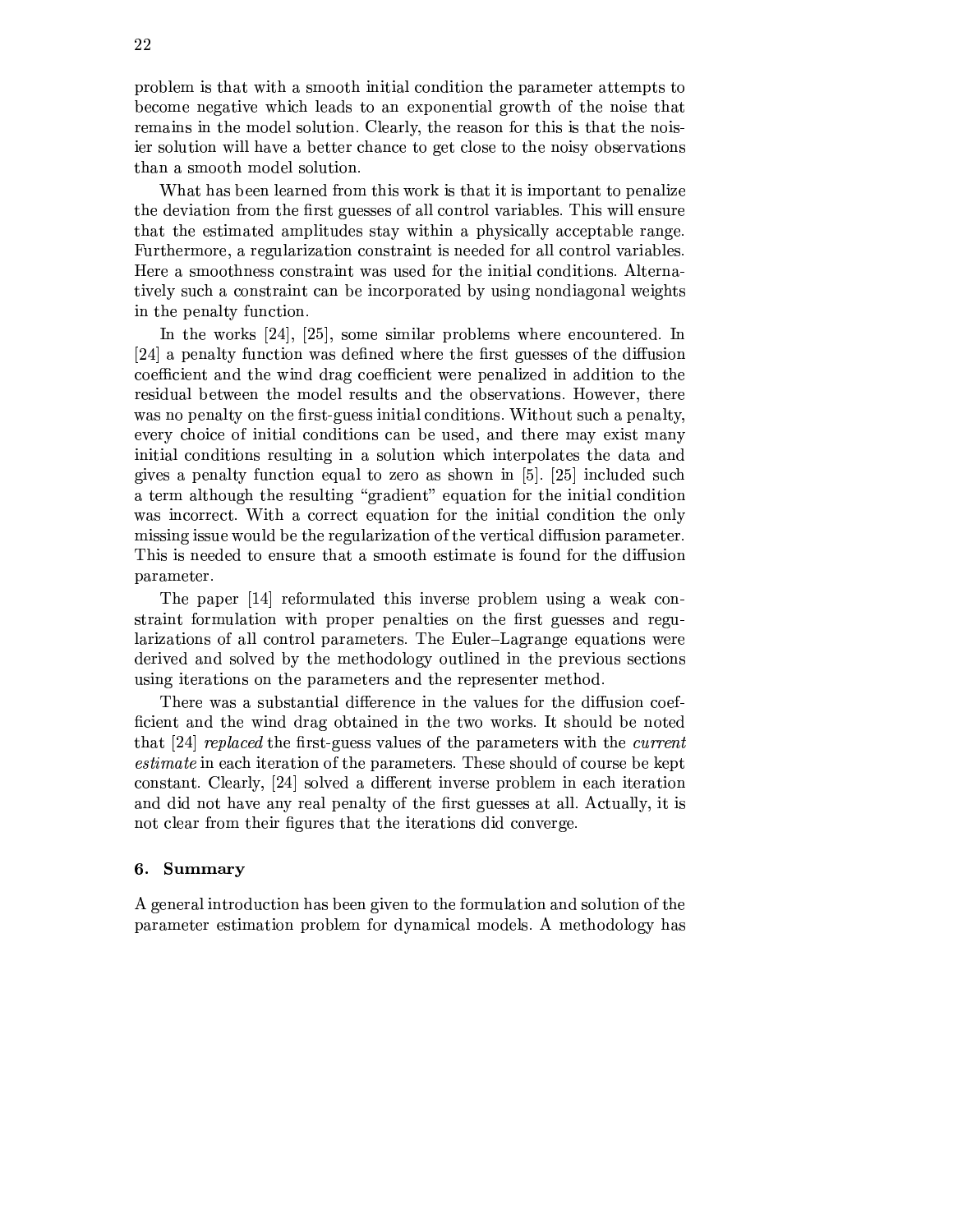been presented where the dynamical model with its initial condition and poorly known parameters are all treated as weak constraints in a variational inverse formulation. The variational formulation penalizes deviations from the exact model equation and distances from the first guesses for the control variables. The minimum of the variational functional is an estimate which almost satisfies the model equations and at the same time is "close" to the observations and the first guesses of the initial condition and parameters. From this general weak constraint formulation it is easy to obtain the Euler-Lagrange equations for suboptimal or less general strong constraint formulations. The basic method proposed here for estimating poorly known parameters defines a gradient descent iteration for the parameters, while the remaining inverse problem (with the parameters assumed given) is solved using the representer method [2]. The method should be applicable for many problems as long as they are not too strongly nonlinear. For an extensive discussion of an application of the method, see [14], where the vertical diffusion and the wind-drag was estimated using the method described here.

# A. Speeding up the representer method

With a large number of observations the standard formulation of the representer method becomes very expensive to compute. However there are ways to get around this problem as discussed in [3]. First make the following observations:

- 1. Only **b** is needed to compute the estimate from  $(63-66)$ .
- 2. If a conjugate gradient method is used to solve  $(62)$ , then the representer matrix  $\mathcal{M}^{T}[r]$  itself is not needed, only the representer matrix times a vector must be computed in each iteration.

Point 2 above can be illustrated by the following: rewrite first the linear system (62) for the coefficients  $\bm{b}$ , as

$$
Ab = h,\tag{98}
$$

with  $\mathbf{A} = \mathbf{M}^{\mathrm{T}}[\mathbf{r}] + \mathbf{w}^{-1}$  and  $\mathbf{h} = \mathbf{d} - \mathbf{M}[\psi_F]$ . Then we define the quadratic functional

$$
\mathcal{J}_{\boldsymbol{b}}[\boldsymbol{b}] = \frac{1}{2} \boldsymbol{b}^{\mathrm{T}} \boldsymbol{A} \boldsymbol{b} - \boldsymbol{b}^{\mathrm{T}} \boldsymbol{h},\tag{99}
$$

where the gradient with respect to  $\boldsymbol{b}$  becomes

$$
\nabla_{\boldsymbol{b}} \mathcal{J}_{\boldsymbol{b}} = A \boldsymbol{b} - \boldsymbol{h}.\tag{100}
$$

Thus, the minimum of  $\mathcal{J}_h$  is also where the gradient  $Ab - h = 0$ . A gradient descent iteration can now be defined as

$$
\boldsymbol{b}^{k+1} = \boldsymbol{b}^k - \gamma_{\boldsymbol{b}} \left( \boldsymbol{A} \boldsymbol{b}^k - \boldsymbol{h} \right) \tag{101}
$$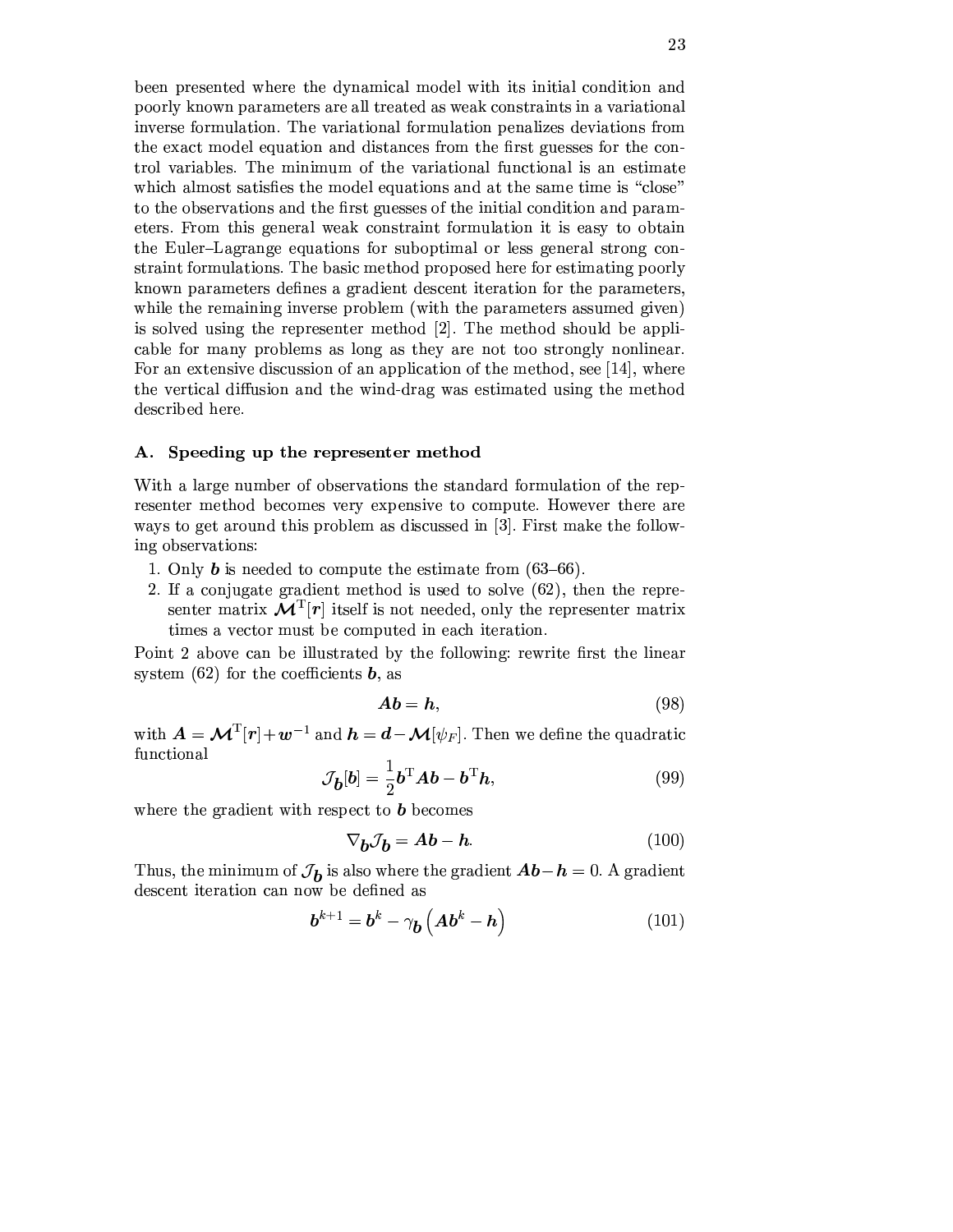where  $\gamma_b$  is just a factor used in the gradient descent algorithm. Thus, the system  $(98)$  can be solved using the iteration given by  $(101)$ , where only matrix-vector multiplications need to be calculated. In practical settings a more sophisticated iteration should be used such conjugate gradient methods.

Starting by measuring  $(46)$ , we get

$$
\mathcal{M}[\psi(t)] = \mathcal{M}[\psi_F(t)] + \mathcal{M}^{\mathrm{T}}[r(t)]b.
$$
 (102)

If we assume a problem with the first guess solution  $\psi_F \equiv 0$ , (obtained by setting the initial condition equal to zero), we get

$$
\mathbf{\mathcal{M}}[\psi(t)] = \mathbf{\mathcal{M}}^{\mathrm{T}}[\mathbf{r}(t)]\mathbf{b},\tag{103}
$$

and thus, measuring the minimizing solution is equivalent to computing the representer matrix times b. Now, define an arbitrary estimate  $\psi$  which is obtained from the Euler-Lagrange equations with  $\psi_0 = 0$ ,  $\beta = 0$  and by replacing **b** with  $b^k$ , i.e.,  $\hat{\psi}$  is the solution of the system

$$
\frac{d\psi}{dt} - \tilde{\psi} = Q_{qq}\lambda,\tag{104}
$$

$$
\tilde{\psi}(0) = Q_{aa}\lambda(0),\tag{105}
$$

$$
\frac{d\lambda}{dt} + \lambda = -\mathcal{M}^{\mathrm{T}}[\delta]b^{k},\qquad(106)
$$

$$
\lambda(T) = 0,\t(107)
$$

obtained from (63–66). Then, measuring  $\tilde{\psi}$  will result in a vector equal to  $\mathcal{M}^{T}[r(t)]b^{k}$ . Thus, in each iteration of the conjugate gradient algorithm, the system above is solved to calculate  $\tilde{\psi}$  from a given  $b^k$ . Then  $\tilde{\psi}$  is measured to generate  $\mathcal{M}^T[r(t)]b^k$ , and hence  $(\mathcal{M}^T[r(t)] + w^{-1})b^k$  which is needed in the algorithm.

The numerical cost for finding the minimizing solution is now equal to  $2j+3$  model integrations, where j is the required number of iterations in the conjugate gradient algorithm to solve the system of linear equations  $(62)$ . Note that the "real" dimension of this system is equal to the number of independent degrees of freedom in the observations which in many cases is order of magnitudes less than the state variables to be estimated. Preconditioning can be used to speed up the conjugate gradient algorithm, i.e., if an approximation to the matrix of the linear system is available this will normally lead to a significant reduction in the number of iterations. In [3] an approach was used where an approximation to the representer matrix was calculated on coarse grid from  $2m$  integrations which can be performed relatively quickly.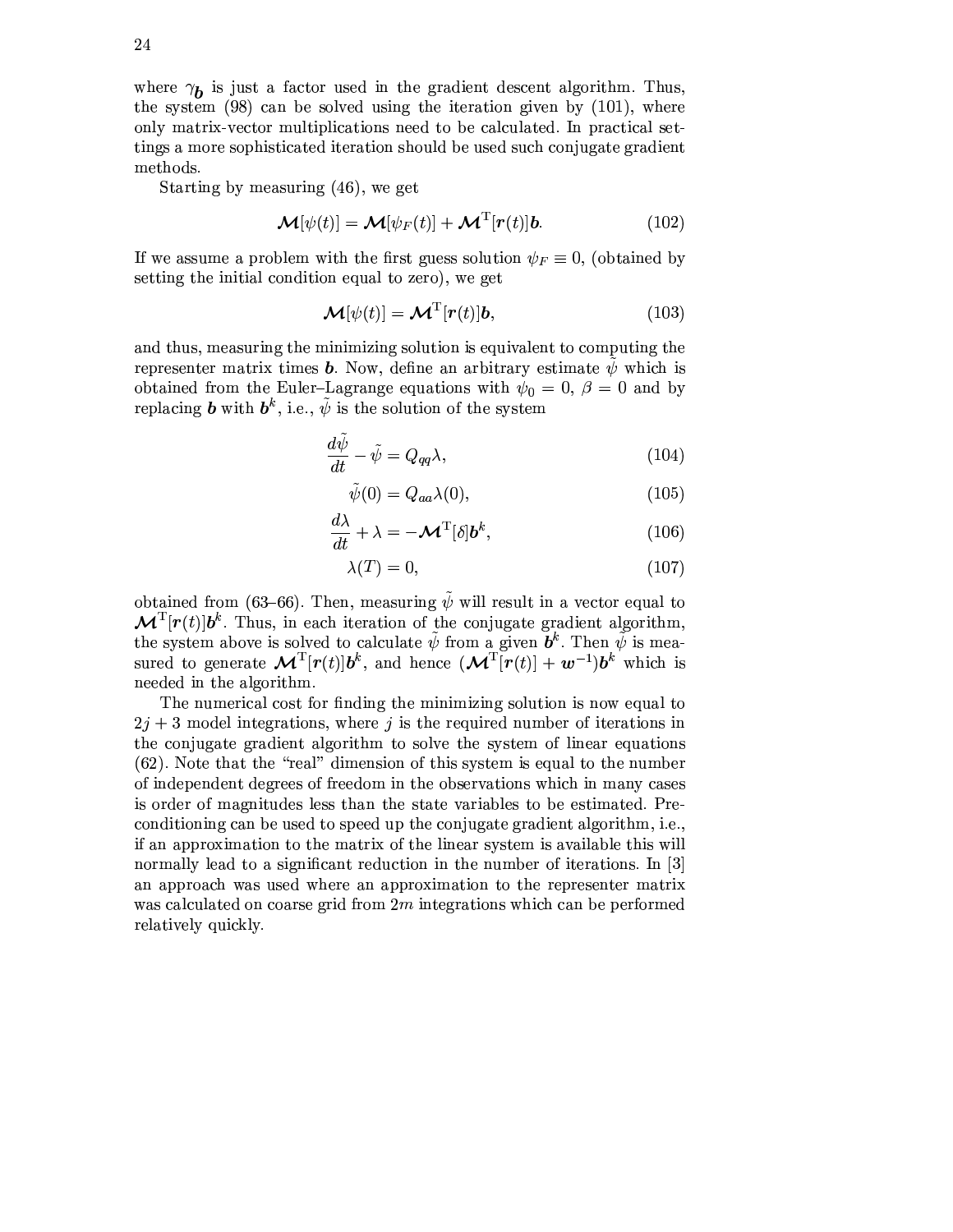#### **ACKNOWLEDGEMENT**

This work has been supported by the EC-MAST-III BASYS project (MAS3- $CT96-0058$ ).

#### References

- P. Bartello and H. L. Mitchell. A continuous three-dimensional model of short-range forecast error covariances. Tellus, Ser. A, 44:217-235, 1992.
- A. F. Bennett. Inverse Methods in Physical Oceanography. Cambridge University  $\mathfrak{D}$ . Press, 1992.
- 3. A. F. Bennett, B. S. Chua, and L. M. Leslie. Generalized inversion of a global numerical weather prediction model. Meteorol. Atmos. Phys., 60:165-178, 1996.
- 4. A. F. Bennett, L. M. Leslie, C. R. Hagelberg, and P. E. Powers. Tropical cyclone prediction using a barotropic model initialized by a generalized inverse method. Mon. Weather Rev., 121:1714-1729, 1993.
- A. F. Bennett and R. N. Miller. Weighting initial conditions in variational assimilation schemes. Mon. Weather Rev., 119:1098-1102, 1990.
- 6. A. F. Bennett and M. Thorburn. The generalized inverse of a nonlinear quasigeostrophic ocean circulation model. J. Phys. Oceanogr., 22:213-230, 1992.
- 7. J. Carrera and S. Neuman. Estimation of aquifer parameters under transient and steady state conditions: 1. maximum likelihood method incorporating prior information. Water Resour. Res., 22:199-210, 1986.
- 8. J. Carrera and S. Neuman. Estimation of aquifer parameters under transient and steady state conditions: 2. uniqueness, stability, and solution algorithms. Water Resour. Res., 22:211-227, 1986.
- 9. J. Carrera and S. Neuman. Estimation of aquifer parameters under transient and steady state conditions: 3. application to synthetic and field data. Water Resour. Res., 22:228-242, 1986.
- 10. G. Chavent. Identification of functional parameters in partial differential equations. In R. E. Goodson and M. Polis, editors, Identification of Parameters in Distributed Systems, pages 31–48. American Society of Mechanical Engineers, New York, 1974.
- 11. G. Chavent. Identification of distributed parameter system: About the output least square method, its implementation, and identifiability. In R. Isermann, editor, *Iden*tification and System Parameter Estimation, Proceedings of the Fifth IFAC Symposium, Darmstadt, Federal Republic of Germany, 24-28 September 1979, volume 1, pages 85-97, 1979.
- 12. D. P. Dee. On-line estimation of error covariance parameters for atmospheric data assimilation. Mon. Weather Rev., 123:1128-1145, 1995.
- D. P. Dee and A. M. da Silva. Data assimilation in the presence of forecast bias. 13. Q. J. R. Meteorol. Soc., 1998. In press.
- M. Eknes and G. Evensen. Parameter estimation solving a weak constraint varia-14. tional formulation for an Ekman model. J. Geophys. Res.,  $102(C6):12,479-12,491$ , 1997.
- G. Evensen. Using the extended Kalman filter with a multilayer quasi-geostrophic 15. ocean model. J. Geophys. Res., 97(C11):17,905-17,924, 1992.
- G. Evensen. Advanced data assimilation for strongly nonlinear dynamics. Mon. 16. Weather Rev., 125:1342-1354, 1997.
- 17. G. Evensen and N. Fario. A weak constraint variational inverse for the Lorenz equations using substitution methods. J. Meteor. Soc. Japan, 75(1B): 229-243, 1997.
- 18 P. L. Houtekamer, L. Lefaivre, J. Derome, H. Ritchie, and H. L. Mitchell. A system simulation approach to ensembles prediction. Mon. Weather Rev.,  $124:1225-1242$ , 1996.
- 19. A. H. Jazwinski. Stochastic Processes and Filtering Theory. Academic, San Diego,